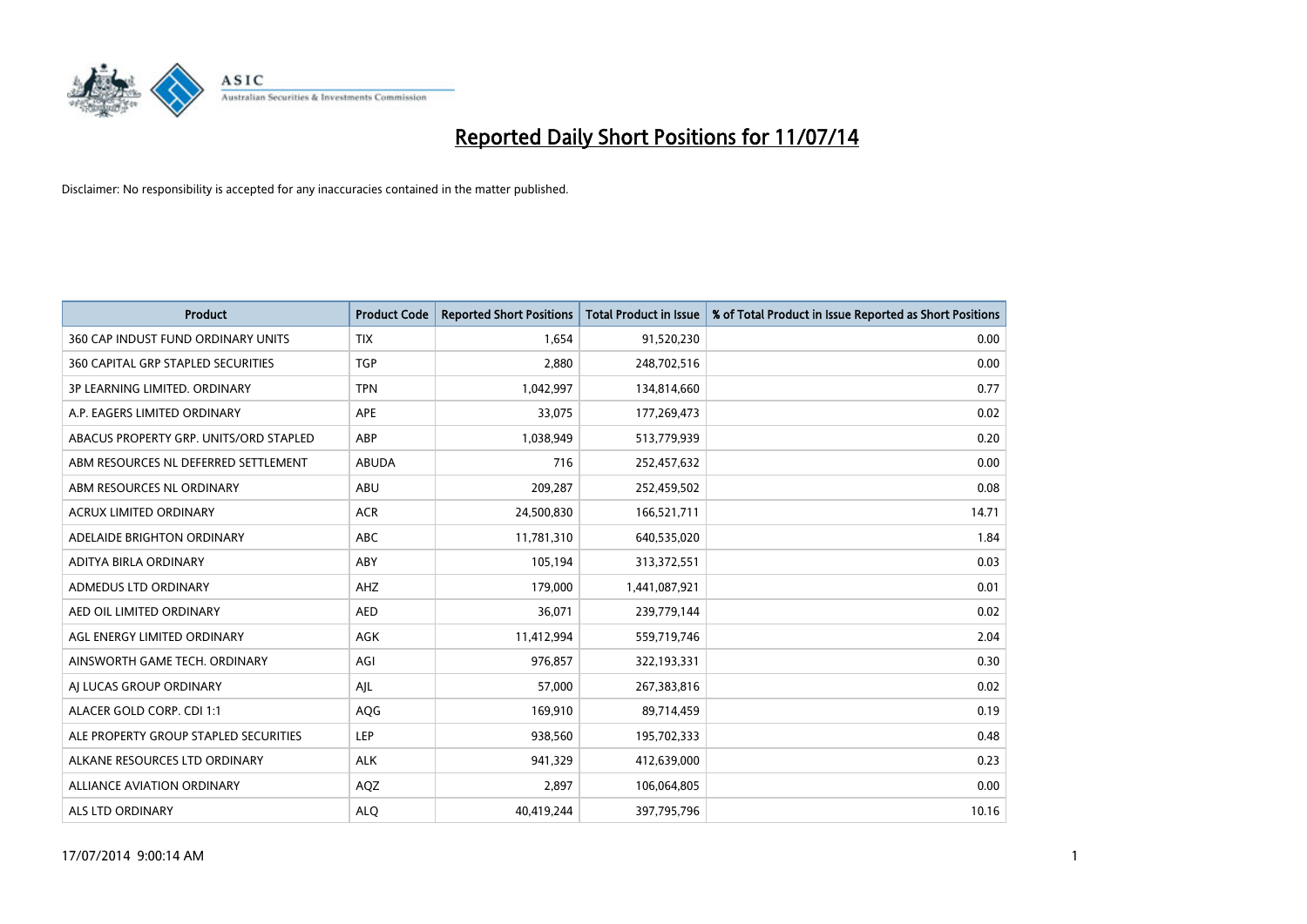

| <b>Product</b>                          | <b>Product Code</b> | <b>Reported Short Positions</b> | <b>Total Product in Issue</b> | % of Total Product in Issue Reported as Short Positions |
|-----------------------------------------|---------------------|---------------------------------|-------------------------------|---------------------------------------------------------|
| ALTIUM LIMITED ORDINARY                 | <b>ALU</b>          | 50,389                          | 113,272,762                   | 0.04                                                    |
| ALTONA MINING LTD ORDINARY              | <b>AOH</b>          | 190,245                         | 532,579,704                   | 0.04                                                    |
| ALUMINA LIMITED ORDINARY                | <b>AWC</b>          | 85,935,785                      | 2,806,225,615                 | 3.06                                                    |
| AMALGAMATED HOLDINGS ORDINARY           | <b>AHD</b>          | 133,339                         | 157,864,530                   | 0.08                                                    |
| AMCOM TELECOMM, ORDINARY                | <b>AMM</b>          | 2,137,272                       | 264,835,089                   | 0.81                                                    |
| AMCOR LIMITED ORDINARY                  | AMC                 | 4,563,935                       | 1,206,684,923                 | 0.38                                                    |
| AMP CAPITAL CHINA ORDINARY UNITS        | AGF                 | 10,984,000                      | 374,593,484                   | 2.93                                                    |
| AMP LIMITED ORDINARY                    | AMP                 | 31,354,613                      | 2,957,737,964                 | 1.06                                                    |
|                                         |                     |                                 |                               |                                                         |
| ANSELL LIMITED ORDINARY                 | <b>ANN</b>          | 5,754,102                       | 152,937,881                   | 3.76                                                    |
| ANTARES ENERGY LTD ORDINARY             | <b>AZZ</b>          | 776,777                         | 255,000,000                   | 0.30                                                    |
| ANZ BANKING GRP LTD ORDINARY            | ANZ                 | 7,506,639                       | 2,756,583,456                 | 0.27                                                    |
| APA GROUP STAPLED SECURITIES            | APA                 | 13,567,694                      | 835,750,807                   | 1.62                                                    |
| APN NEWS & MEDIA ORDINARY               | <b>APN</b>          | 2,008,978                       | 1,029,041,356                 | 0.20                                                    |
| AQUARIUS PLATINUM. ORDINARY             | <b>AOP</b>          | 2,304,449                       | 1,464,310,359                 | 0.16                                                    |
| AQUILA RESOURCES ORDINARY               | <b>AQA</b>          | 534,102                         | 411,804,442                   | 0.13                                                    |
| ARB CORPORATION ORDINARY                | <b>ARP</b>          | 1,614,893                       | 72,493,302                    | 2.23                                                    |
| ARDENT LEISURE GROUP STAPLED SECURITIES | AAD                 | 4,938,055                       | 405,055,708                   | 1.22                                                    |
| ARENA REIT. ORDINARY UNITS              | ARF                 | 25,139                          | 211,495,653                   | 0.01                                                    |
| ARISTOCRAT LEISURE ORDINARY             | ALL                 | 2,306,633                       | 551,418,047                   | 0.42                                                    |
| ARRIUM LTD ORDINARY                     | ARI                 | 31,709,801                      | 1,366,183,142                 | 2.32                                                    |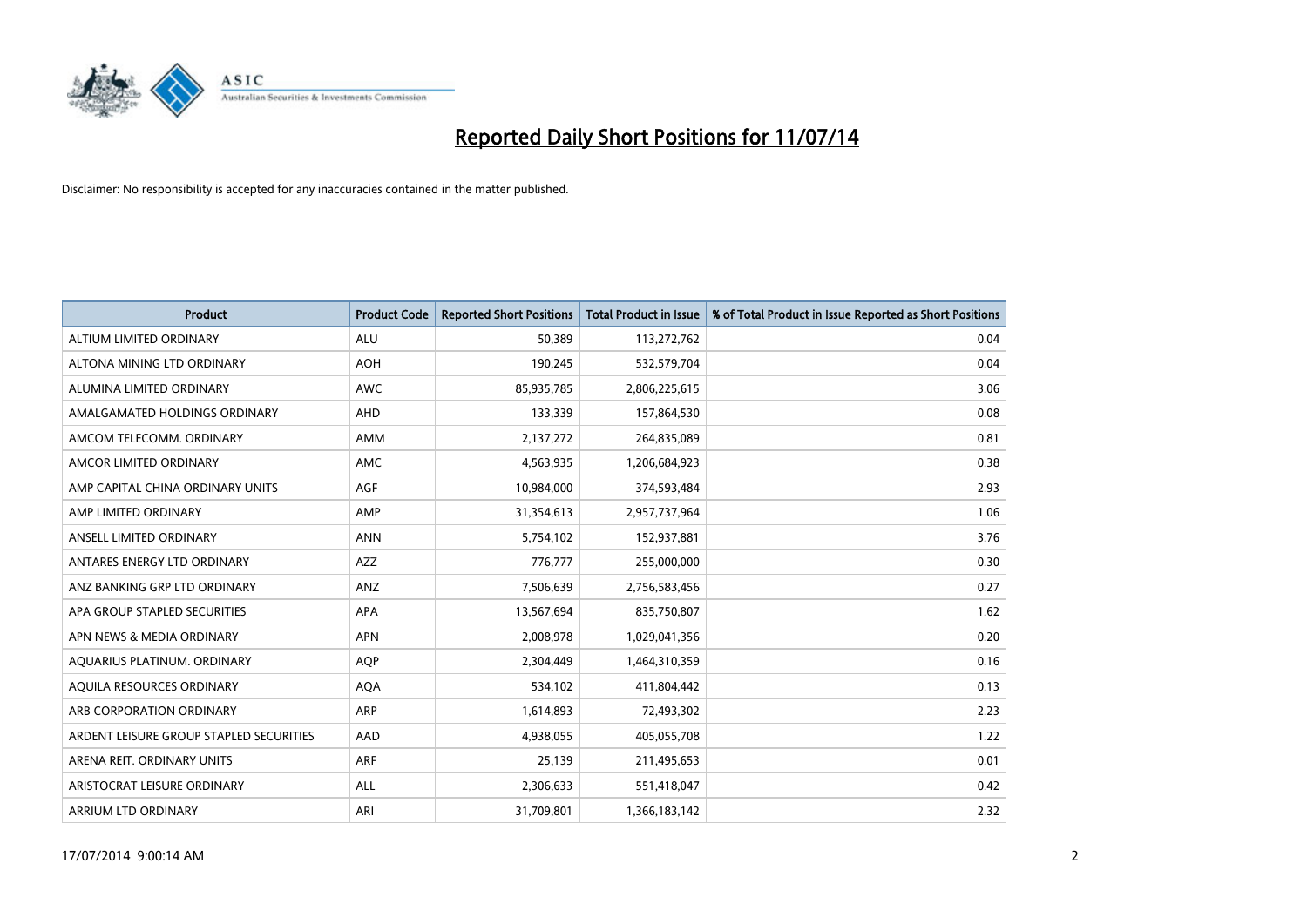

| <b>Product</b>                            | <b>Product Code</b> | <b>Reported Short Positions</b> | <b>Total Product in Issue</b> | % of Total Product in Issue Reported as Short Positions |
|-------------------------------------------|---------------------|---------------------------------|-------------------------------|---------------------------------------------------------|
| ASALEO CARE LIMITED ORDINARY              | AHY                 | 3,500,000                       | 603,059,070                   | 0.58                                                    |
| ASCIANO LIMITED ORDINARY                  | <b>AIO</b>          | 13,014,865                      | 975,385,664                   | 1.33                                                    |
| ASG GROUP LIMITED ORDINARY                | <b>ASZ</b>          | 552,724                         | 206,720,839                   | 0.27                                                    |
| ASPEN GROUP ORD/UNITS STAPLED             | APZ                 | 21,788                          | 119,948,774                   | 0.02                                                    |
| ASTRO JAP PROP GROUP STAPLED US PROHIBIT. | AJA                 | 14,494                          | 67,211,752                    | 0.02                                                    |
| ASX LIMITED ORDINARY                      | ASX                 | 5,068,548                       | 193,595,162                   | 2.62                                                    |
| ATLAS IRON LIMITED ORDINARY               | <b>AGO</b>          | 110,804,688                     | 915,496,158                   | 12.10                                                   |
| ATRUM COAL NL ORDINARY                    | ATU                 | 362,250                         | 76,305,842                    | 0.47                                                    |
| AURIZON HOLDINGS LTD ORDINARY             | AZJ                 | 5,781,011                       | 2,137,284,503                 | 0.27                                                    |
| <b>AURORA OIL &amp; GAS ORDINARY</b>      | <b>AUT</b>          | 15,477                          | 448,785,778                   | 0.00                                                    |
| AUSDRILL LIMITED ORDINARY                 | ASL                 | 23,160,101                      | 312,277,224                   | 7.42                                                    |
| AUSENCO LIMITED ORDINARY                  | AAX                 | 2,941,422                       | 168,449,799                   | 1.75                                                    |
| AUSTAL LIMITED ORDINARY                   | ASB                 | 152,419                         | 346,379,377                   | 0.04                                                    |
| AUSTBROKERS HOLDINGS ORDINARY             | <b>AUB</b>          | 384,290                         | 59,955,596                    | 0.64                                                    |
| AUSTIN ENGINEERING ORDINARY               | ANG                 | 1,389,325                       | 84,274,004                    | 1.65                                                    |
| AUSTRALAND PROPERTY STAPLED SECURITY      | <b>ALZ</b>          | 58,573                          | 578,984,528                   | 0.01                                                    |
| AUSTRALIAN AGRICULT. ORDINARY             | AAC                 | 3,542,211                       | 532,474,721                   | 0.67                                                    |
| AUSTRALIAN FOUNDAT. ORDINARY              | AFI                 | 100                             | 1,049,055,166                 | 0.00                                                    |
| AUSTRALIAN INFR LTD ORDINARY              | <b>AIX</b>          | 14,364                          | 620,733,944                   | 0.00                                                    |
| AUSTRALIAN PHARM. ORDINARY                | API                 | 10,751,607                      | 488,115,883                   | 2.20                                                    |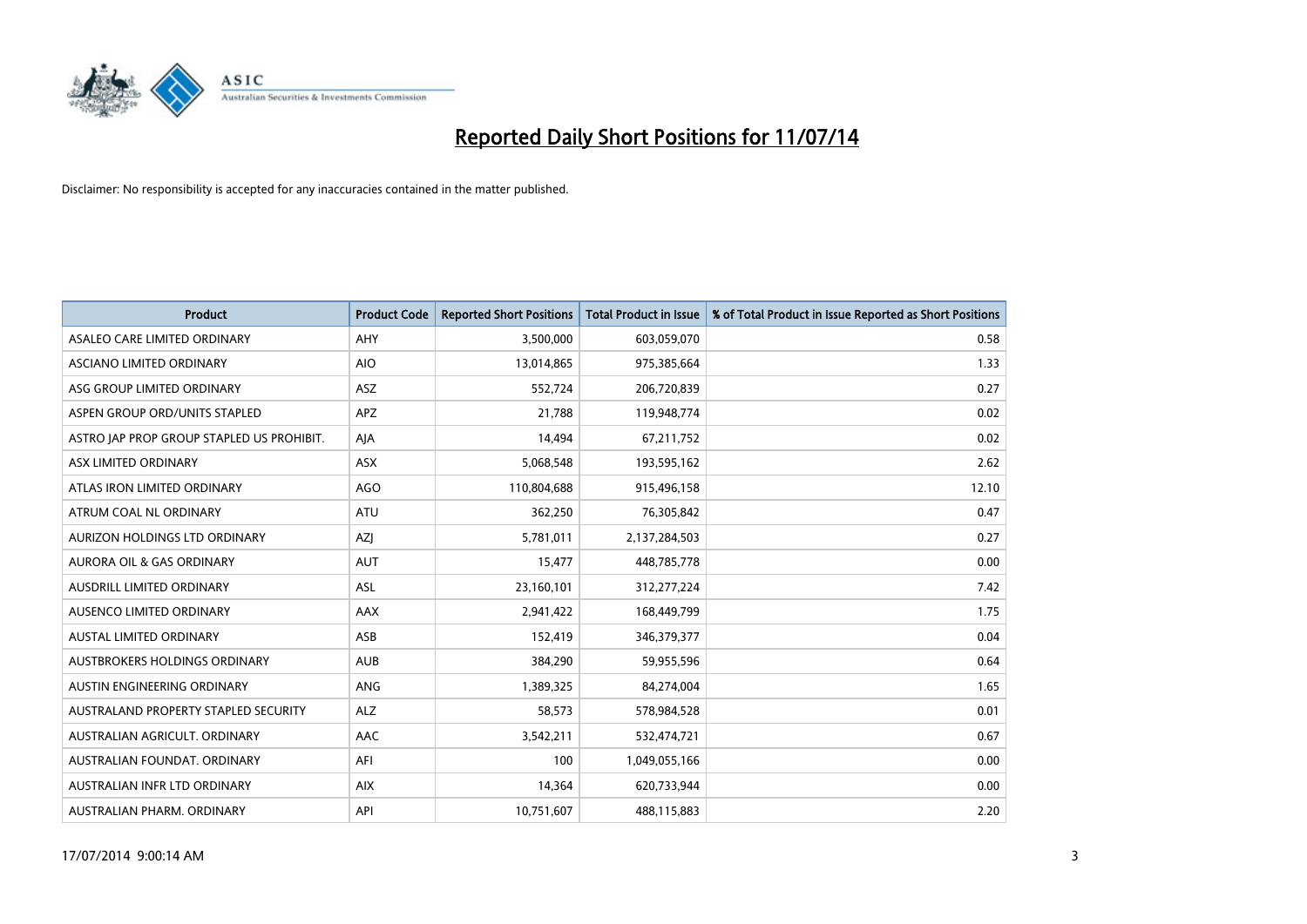

| <b>Product</b>                       | <b>Product Code</b> | <b>Reported Short Positions</b> | <b>Total Product in Issue</b> | % of Total Product in Issue Reported as Short Positions |
|--------------------------------------|---------------------|---------------------------------|-------------------------------|---------------------------------------------------------|
| AUTOMOTIVE HOLDINGS ORDINARY         | AHE                 | 439,044                         | 306,437,941                   | 0.14                                                    |
| AVANCO RESOURCES LTD ORDINARY        | AVB                 | 88,724                          | 1,661,675,855                 | 0.01                                                    |
| AVEO GROUP STAPLED SECURITIES        | <b>AOG</b>          | 11,101,152                      | 500,111,460                   | 2.22                                                    |
| AWE LIMITED ORDINARY                 | <b>AWE</b>          | 1,783,860                       | 522,696,385                   | 0.34                                                    |
| <b>AZONTO PET LTD ORDINARY</b>       | APY                 | 1                               | 1,158,625,100                 | 0.00                                                    |
| AZUMAH RESOURCES ORDINARY            | <b>AZM</b>          | $\mathbf{1}$                    | 356,189,096                   | 0.00                                                    |
| <b>BANDANNA ENERGY ORDINARY</b>      | <b>BND</b>          | 24,135,792                      | 528,481,199                   | 4.57                                                    |
| BANK OF QUEENSLAND. ORDINARY         | <b>BOO</b>          | 2,441,525                       | 362,516,534                   | 0.67                                                    |
| <b>BANNERMAN RESOURCES ORDINARY</b>  | <b>BMN</b>          | 199,998                         | 326,653,076                   | 0.06                                                    |
| <b>BASE RES LIMITED ORDINARY</b>     | <b>BSE</b>          | 5,517,119                       | 561,840,029                   | 0.98                                                    |
| BATHURST RES LTD. ORDINARY           | <b>BRL</b>          | 1,558,214                       | 947,078,874                   | 0.16                                                    |
| <b>BC IRON LIMITED ORDINARY</b>      | <b>BCI</b>          | 2,960,880                       | 124,345,439                   | 2.38                                                    |
| BEACH ENERGY LIMITED ORDINARY        | <b>BPT</b>          | 17,719,794                      | 1,292,897,809                 | 1.37                                                    |
| <b>BEADELL RESOURCE LTD ORDINARY</b> | <b>BDR</b>          | 18,653,793                      | 798,657,280                   | 2.34                                                    |
| <b>BEGA CHEESE LTD ORDINARY</b>      | <b>BGA</b>          | 804,281                         | 152,245,802                   | 0.53                                                    |
| BENDIGO AND ADELAIDE ORDINARY        | <b>BEN</b>          | 11,482,834                      | 447,880,513                   | 2.56                                                    |
| BENITEC BIOPHARMA ORDINARY           | <b>BLT</b>          | 1,395                           | 114,898,793                   | 0.00                                                    |
| BENTHAM IMF LTD ORDINARY             | <b>IMF</b>          | 3,974,738                       | 165,370,269                   | 2.40                                                    |
| BERKELEY RESOURCES ORDINARY          | <b>BKY</b>          | 9,012                           | 180,361,323                   | 0.00                                                    |
| BETASHARES ASX RES ETF UNITS         | <b>ORE</b>          | 512,000                         | 2,922,150                     | 17.52                                                   |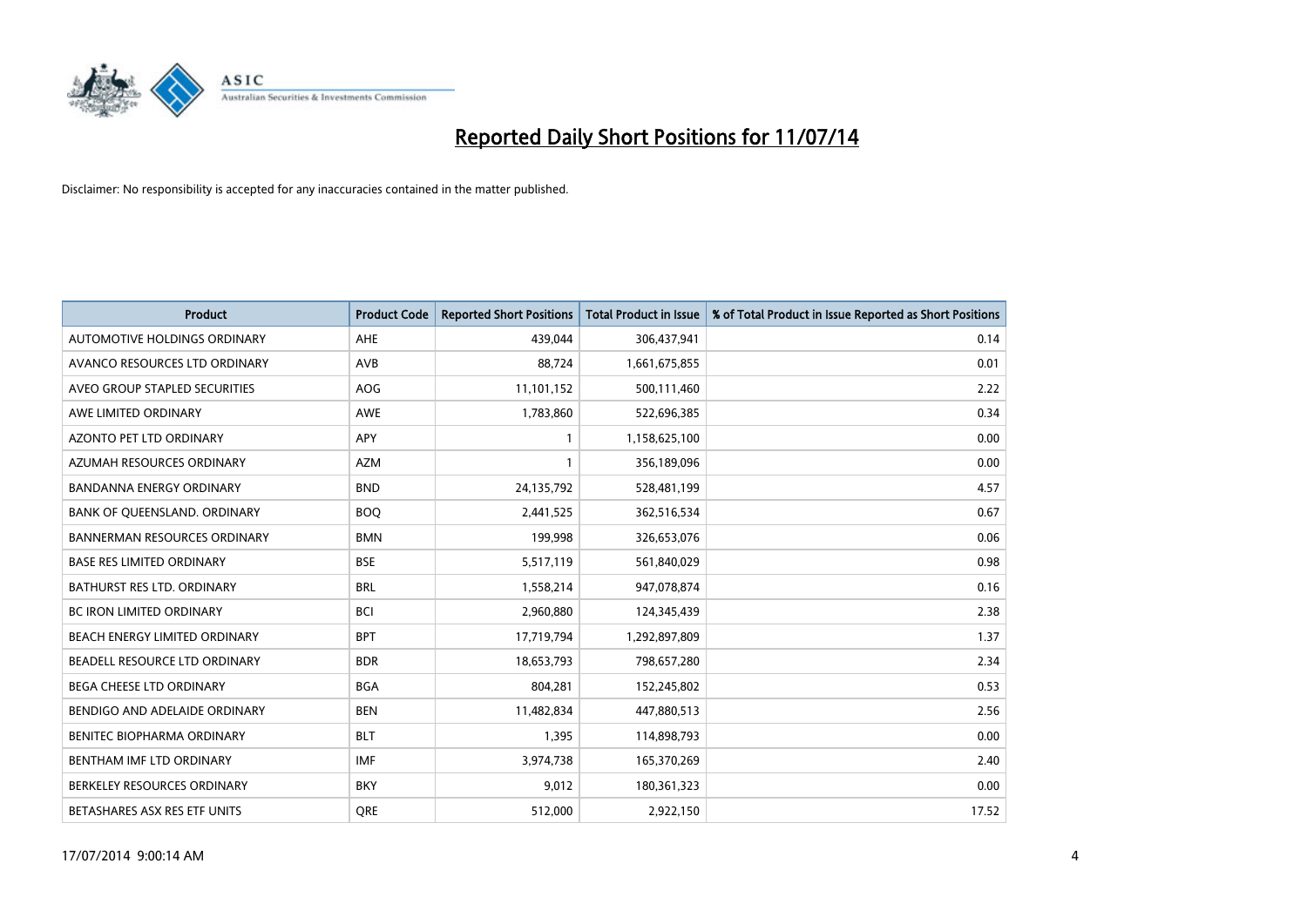

| <b>Product</b>                                | <b>Product Code</b> | <b>Reported Short Positions</b> | <b>Total Product in Issue</b> | % of Total Product in Issue Reported as Short Positions |
|-----------------------------------------------|---------------------|---------------------------------|-------------------------------|---------------------------------------------------------|
| <b>BHP BILLITON LIMITED ORDINARY</b>          | <b>BHP</b>          | 6,538,453                       | 3,211,691,105                 | 0.20                                                    |
| <b>BIGAIR GROUP LIMITED ORDINARY</b>          | <b>BGL</b>          | 40,744                          | 172,872,340                   | 0.02                                                    |
| <b>BILLABONG ORDINARY</b>                     | <b>BBG</b>          | 12,745,497                      | 990,370,034                   | 1.29                                                    |
| <b>BIONOMICS LIMITED ORDINARY</b>             | <b>BNO</b>          | 2,771                           | 417,356,567                   | 0.00                                                    |
| <b>BLACKMORES LIMITED ORDINARY</b>            | <b>BKL</b>          | 7,256                           | 17,113,392                    | 0.04                                                    |
| <b>BLACKTHORN RESOURCES ORD US PROHIBITED</b> | <b>BTR</b>          | 492,547                         | 164,285,950                   | 0.30                                                    |
| <b>BLUESCOPE STEEL LTD ORDINARY</b>           | <b>BSL</b>          | 630,648                         | 558,848,896                   | 0.11                                                    |
| <b>BOART LONGYEAR ORDINARY</b>                | <b>BLY</b>          | 38,458,172                      | 461,163,412                   | 8.34                                                    |
| BORAL LIMITED. ORDINARY                       | <b>BLD</b>          | 18,268,786                      | 782,736,249                   | 2.33                                                    |
| <b>BRADKEN LIMITED ORDINARY</b>               | <b>BKN</b>          | 15,485,965                      | 171,027,249                   | 9.05                                                    |
| <b>BRAMBLES LIMITED ORDINARY</b>              | <b>BXB</b>          | 2,591,709                       | 1,563,424,990                 | 0.17                                                    |
| BREVILLE GROUP LTD ORDINARY                   | <b>BRG</b>          | 3,646,645                       | 130,095,322                   | 2.80                                                    |
| <b>BRICKWORKS LIMITED ORDINARY</b>            | <b>BKW</b>          | 83,843                          | 148,038,996                   | 0.06                                                    |
| <b>BROCKMAN MINING LTD ORDINARY</b>           | <b>BCK</b>          | 414,026                         | 8,381,982,131                 | 0.00                                                    |
| <b>BURU ENERGY ORDINARY</b>                   | <b>BRU</b>          | 18,757,904                      | 298,505,530                   | 6.28                                                    |
| <b>BWP TRUST ORDINARY UNITS</b>               | <b>BWP</b>          | 8,759,844                       | 634,395,195                   | 1.38                                                    |
| <b>CABCHARGE AUSTRALIA ORDINARY</b>           | CAB                 | 10,079,221                      | 120,430,683                   | 8.37                                                    |
| CALTEX AUSTRALIA ORDINARY                     | <b>CTX</b>          | 3,416,018                       | 270,000,000                   | 1.27                                                    |
| <b>CAPITOL HEALTH ORDINARY</b>                | CAJ                 | 306,591                         | 431,180,115                   | 0.07                                                    |
| <b>CARDNO LIMITED ORDINARY</b>                | CDD                 | 7,532,193                       | 163,266,973                   | 4.61                                                    |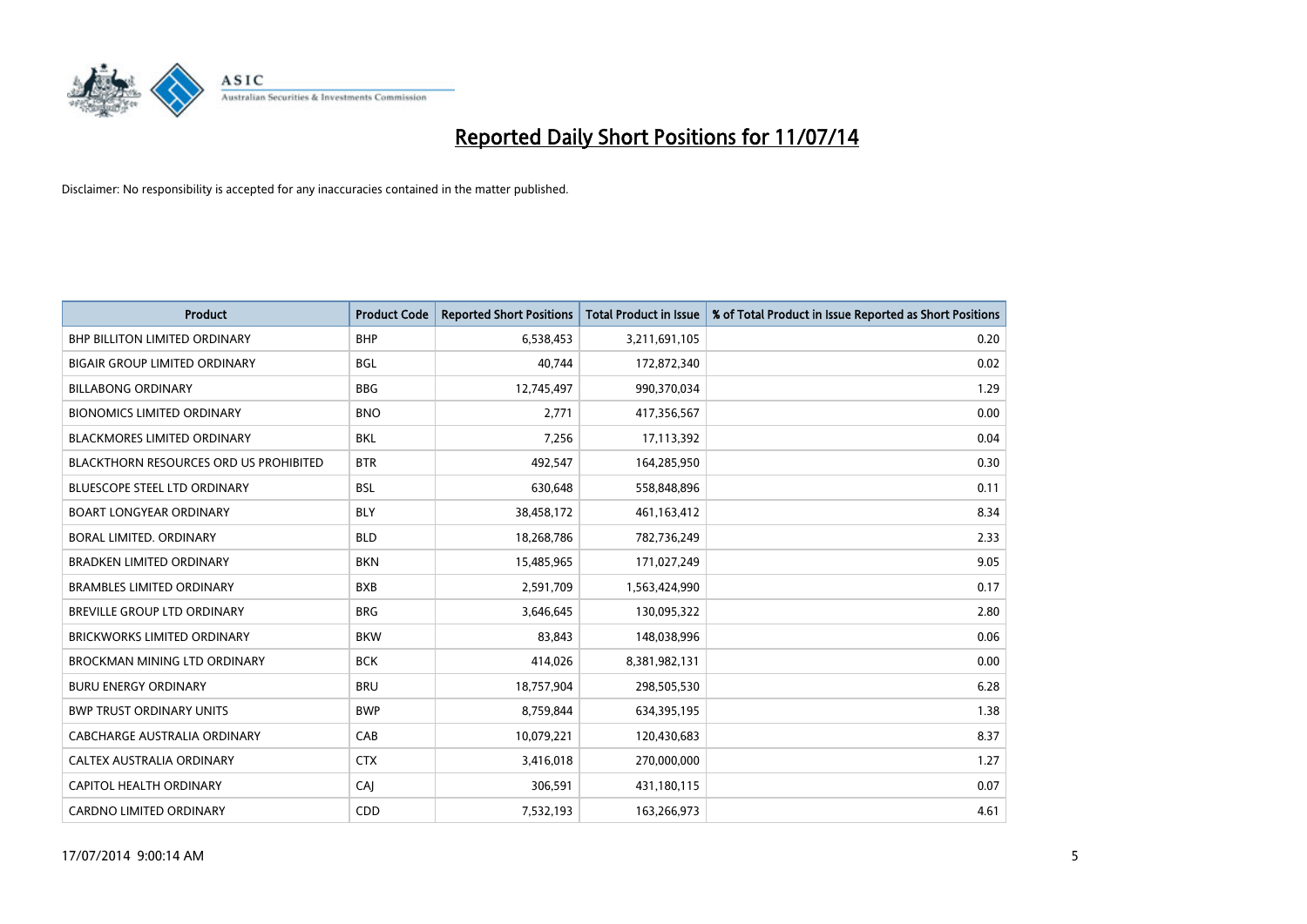

| <b>Product</b>                          | <b>Product Code</b> | <b>Reported Short Positions</b> | <b>Total Product in Issue</b> | % of Total Product in Issue Reported as Short Positions |
|-----------------------------------------|---------------------|---------------------------------|-------------------------------|---------------------------------------------------------|
| CARINDALE PROPERTY UNIT                 | <b>CDP</b>          | 104                             | 70,000,000                    | 0.00                                                    |
| CARNARVON PETROLEUM ORDINARY            | <b>CVN</b>          | 734                             | 987,176,977                   | 0.00                                                    |
| CARSALES.COM LTD ORDINARY               | <b>CRZ</b>          | 6,724,971                       | 237,828,965                   | 2.83                                                    |
| <b>CASH CONVERTERS ORDINARY</b>         | CCV                 | 9,496,707                       | 428,886,124                   | 2.21                                                    |
| CEDAR WOODS PROP. ORDINARY              | <b>CWP</b>          | 211,660                         | 78,336,371                    | 0.27                                                    |
| CENTRAL PETROLEUM ORDINARY              | <b>CTP</b>          | 1,684,513                       | 348,718,957                   | 0.48                                                    |
| <b>CERAMIC FUEL CELLS ORDINARY</b>      | <b>CFU</b>          | 4,058                           | 2,507,761,565                 | 0.00                                                    |
| CFS RETAIL TRUST GRP STAPLED SECURITIES | <b>CFX</b>          | 58,039,867                      | 3,018,050,810                 | 1.92                                                    |
| <b>CHALLENGER LIMITED ORDINARY</b>      | <b>CGF</b>          | 563,375                         | 530,862,585                   | 0.11                                                    |
| CHANDLER MACLEOD LTD ORDINARY           | <b>CMG</b>          | 32,905                          | 547,985,086                   | 0.01                                                    |
| CHARTER HALL GROUP STAPLED US PROHIBIT. | <b>CHC</b>          | 354,768                         | 347,989,262                   | 0.10                                                    |
| <b>CHARTER HALL RETAIL UNITS</b>        | <b>CQR</b>          | 10,106,334                      | 369,040,750                   | 2.74                                                    |
| <b>CHORUS LIMITED ORDINARY</b>          | CNU                 | 132,296                         | 396,369,767                   | 0.03                                                    |
| COAL OF AFRICA LTD ORDINARY             | <b>CZA</b>          | 426                             | 1,048,368,613                 | 0.00                                                    |
| <b>COALSPUR MINES LTD ORDINARY</b>      | <b>CPL</b>          | 2,801,225                       | 641,544,455                   | 0.44                                                    |
| <b>COBAR CONSOLIDATED ORDINARY</b>      | CCU                 | 100,000                         | 329,715,353                   | 0.03                                                    |
| COCA-COLA AMATIL ORDINARY               | <b>CCL</b>          | 10,705,640                      | 763,590,249                   | 1.40                                                    |
| <b>COCHLEAR LIMITED ORDINARY</b>        | <b>COH</b>          | 10,417,921                      | 57,062,020                    | 18.26                                                   |
| <b>COCKATOO COAL ORDINARY</b>           | <b>COK</b>          | 167,987                         | 4,560,196,928                 | 0.00                                                    |
| CODAN LIMITED ORDINARY                  | <b>CDA</b>          | 551,007                         | 176,969,924                   | 0.31                                                    |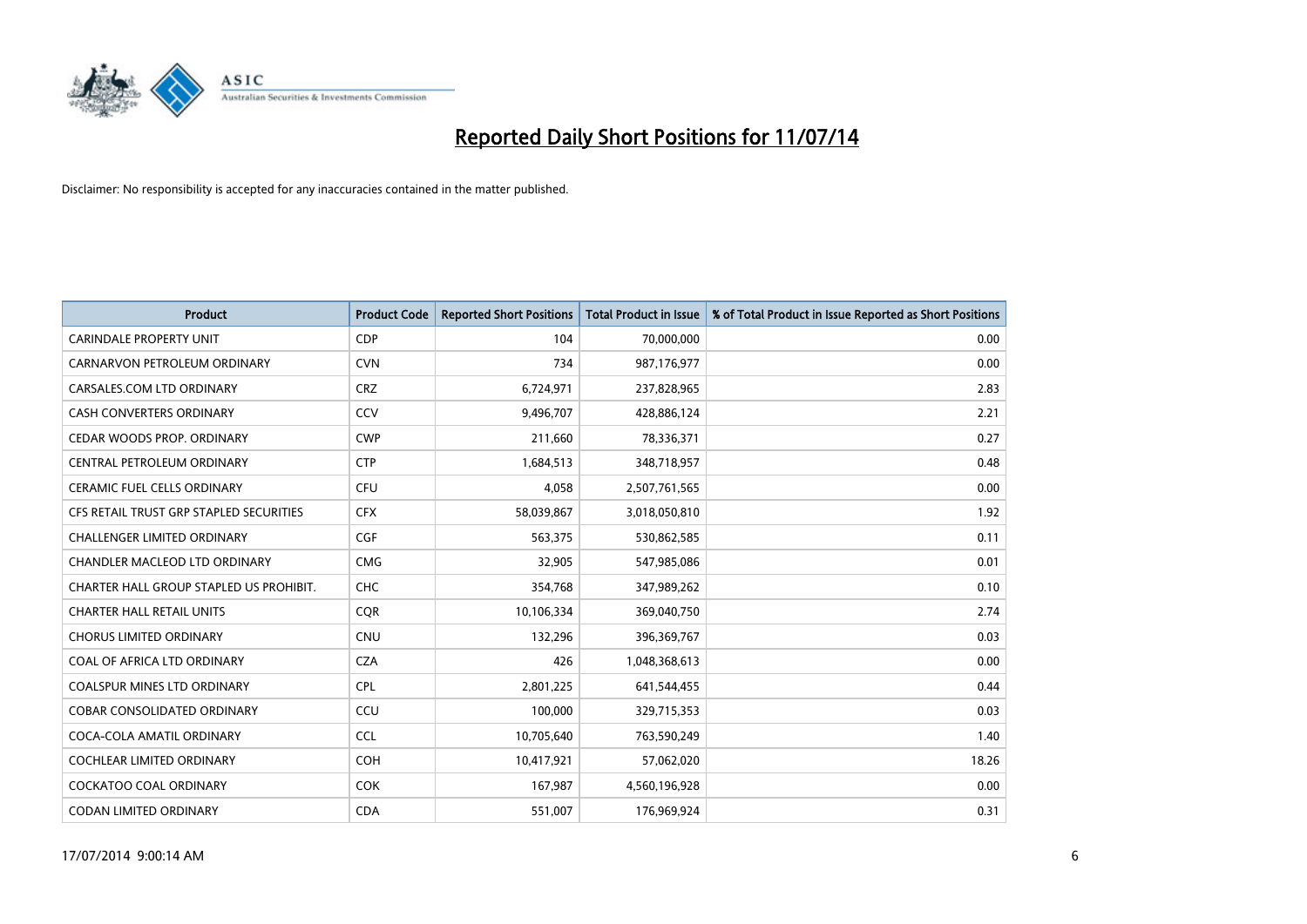

| <b>Product</b>                          | <b>Product Code</b> | <b>Reported Short Positions</b> | <b>Total Product in Issue</b> | % of Total Product in Issue Reported as Short Positions |
|-----------------------------------------|---------------------|---------------------------------|-------------------------------|---------------------------------------------------------|
| <b>COFFEY INTERNATIONAL ORDINARY</b>    | COF                 | 7,994                           | 255,833,165                   | 0.00                                                    |
| <b>COKAL LTD ORDINARY</b>               | <b>CKA</b>          | 6,820                           | 471,103,926                   | 0.00                                                    |
| <b>COLLECTION HOUSE ORDINARY</b>        | <b>CLH</b>          | 2,167,600                       | 129,717,785                   | 1.67                                                    |
| COMMONWEALTH BANK, ORDINARY             | <b>CBA</b>          | 9,559,613                       | 1,621,319,194                 | 0.59                                                    |
| <b>COMPASS RESOURCES ORDINARY</b>       | <b>CMR</b>          | 7,472                           | 1,403,744,100                 | 0.00                                                    |
| <b>COMPUTERSHARE LTD ORDINARY</b>       | <b>CPU</b>          | 10,263,559                      | 556,203,079                   | 1.85                                                    |
| <b>CORP TRAVEL LIMITED ORDINARY</b>     | <b>CTD</b>          | 312,152                         | 89,931,376                    | 0.35                                                    |
| <b>COVER-MORE GRP LTD ORDINARY</b>      | <b>CVO</b>          | 6,407,037                       | 317,750,000                   | 2.02                                                    |
| <b>CREDIT CORP GROUP ORDINARY</b>       | <b>CCP</b>          | 170,885                         | 46,131,882                    | 0.37                                                    |
| <b>CROMWELL PROP STAPLED SECURITIES</b> | <b>CMW</b>          | 12,122,528                      | 1,727,280,850                 | 0.70                                                    |
| <b>CROWE HORWATH AUS ORDINARY</b>       | <b>CRH</b>          | 472,156                         | 273,005,429                   | 0.17                                                    |
| <b>CROWN RESORTS LTD ORDINARY</b>       | <b>CWN</b>          | 5,236,043                       | 728,394,185                   | 0.72                                                    |
| <b>CSG LIMITED ORDINARY</b>             | CSV                 | 172,768                         | 278,840,492                   | 0.06                                                    |
| <b>CSL LIMITED ORDINARY</b>             | <b>CSL</b>          | 848,557                         | 475,835,336                   | 0.18                                                    |
| <b>CSR LIMITED ORDINARY</b>             | <b>CSR</b>          | 16,997,598                      | 506,000,315                   | 3.36                                                    |
| <b>CUDECO LIMITED ORDINARY</b>          | CDU                 | 8,970,664                       | 235,119,260                   | 3.82                                                    |
| DART ENERGY LTD ORDINARY                | <b>DTE</b>          | 3,010,693                       | 1,108,752,733                 | 0.27                                                    |
| DATA#3 LIMITED ORDINARY                 | <b>DTL</b>          | 314,873                         | 153,974,950                   | 0.20                                                    |
| DAVID JONES LIMITED ORDINARY            | <b>DJS</b>          | 14,821,754                      | 537,137,845                   | 2.76                                                    |
| DECMIL GROUP LIMITED ORDINARY           | <b>DCG</b>          | 2,039,286                       | 168,657,794                   | 1.21                                                    |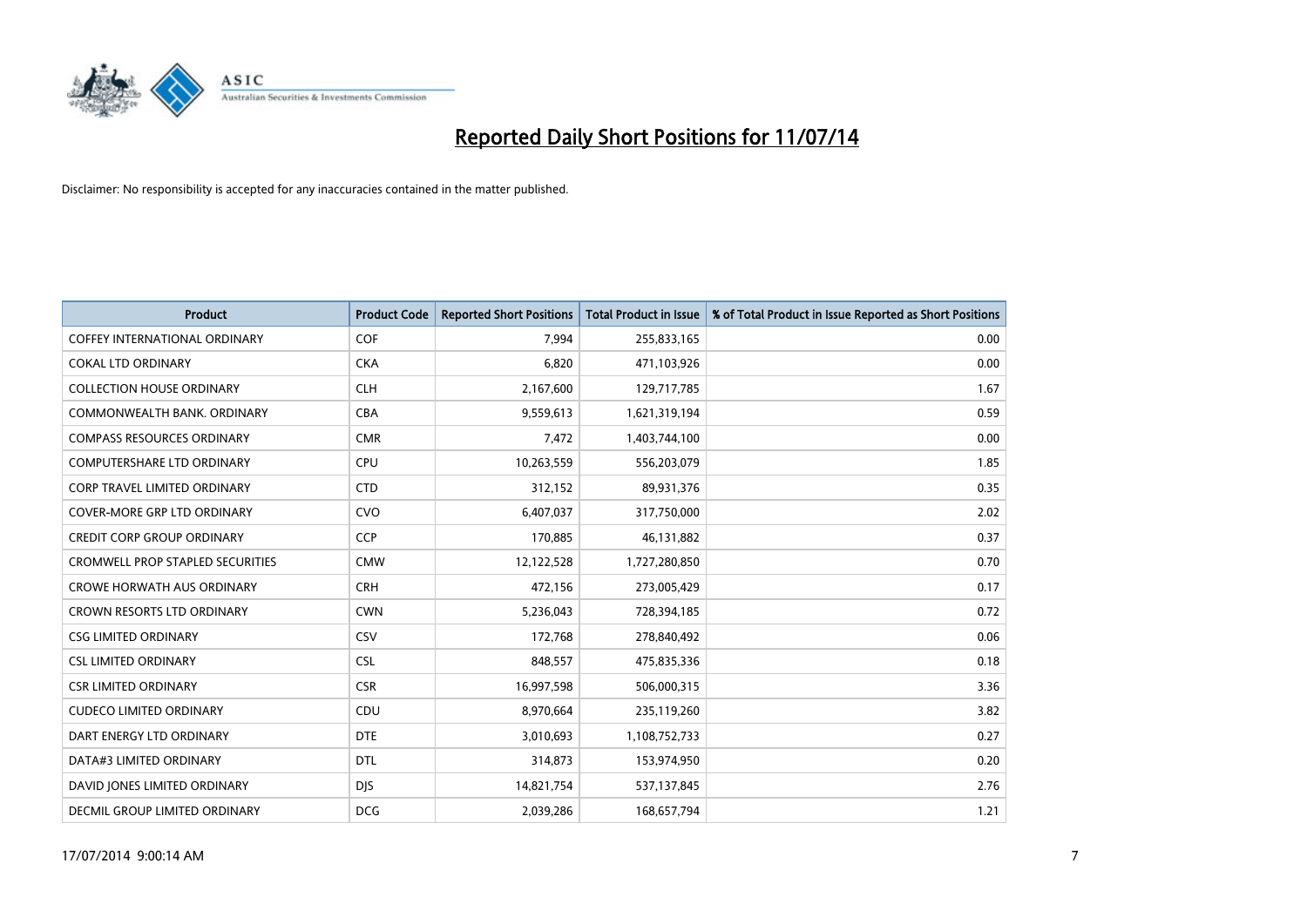

| <b>Product</b>                       | <b>Product Code</b> | <b>Reported Short Positions</b> | <b>Total Product in Issue</b> | % of Total Product in Issue Reported as Short Positions |
|--------------------------------------|---------------------|---------------------------------|-------------------------------|---------------------------------------------------------|
| DEEP YELLOW LIMITED ORDINARY         | <b>DYL</b>          | 1,050                           | 1,619,952,347                 | 0.00                                                    |
| DEXUS PROPERTY GROUP STAPLED UNITS   | <b>DXS</b>          | 25,169,471                      | 5,433,110,810                 | 0.46                                                    |
| DICK SMITH HLDGS ORDINARY            | <b>DSH</b>          | 17,450,744                      | 236,511,364                   | 7.38                                                    |
| DISCOVERY METALS LTD ORDINARY        | <b>DML</b>          | 1,361,338                       | 644,039,581                   | 0.21                                                    |
| DOMINO PIZZA ENTERPR ORDINARY        | <b>DMP</b>          | 2,435,797                       | 85,933,273                    | 2.83                                                    |
| DONACO INTERNATIONAL ORDINARY        | <b>DNA</b>          | 1,871,175                       | 460,282,631                   | 0.41                                                    |
| DORAY MINERALS LTD ORDINARY          | <b>DRM</b>          | 51,578                          | 163,401,768                   | 0.03                                                    |
| DOWNER EDI LIMITED ORDINARY          | <b>DOW</b>          | 19,025,045                      | 435,399,975                   | 4.37                                                    |
| DRILLSEARCH ENERGY ORDINARY          | <b>DLS</b>          | 18,170,183                      | 445,898,470                   | 4.07                                                    |
| DUET GROUP STAPLED US PROHIBIT.      | <b>DUE</b>          | 4,156,848                       | 1,317,809,323                 | 0.32                                                    |
| DULUXGROUP LIMITED ORDINARY          | <b>DLX</b>          | 1,378,732                       | 383,503,942                   | 0.36                                                    |
| <b>DWS LTD ORDINARY</b>              | <b>DWS</b>          | 145,096                         | 132,362,763                   | 0.11                                                    |
| ECHO ENTERTAINMENT ORDINARY          | <b>EGP</b>          | 8,871,899                       | 825,672,730                   | 1.07                                                    |
| <b>ELDERS LIMITED ORDINARY</b>       | <b>ELD</b>          | 19,076,591                      | 455,013,329                   | 4.19                                                    |
| ELEMENTAL MINERALS ORDINARY          | <b>ELM</b>          | 129,128                         | 305,063,391                   | 0.04                                                    |
| <b>EMECO HOLDINGS ORDINARY</b>       | <b>EHL</b>          | 8,844,766                       | 599,675,707                   | 1.47                                                    |
| <b>ENDEAVOUR MIN CORP CDI 1:1</b>    | <b>EVR</b>          | 31,265                          | 55,837,996                    | 0.06                                                    |
| ENERGY RESOURCES ORDINARY 'A'        | <b>ERA</b>          | 10,639,378                      | 517,725,062                   | 2.06                                                    |
| <b>ENERGY WORLD CORPOR, ORDINARY</b> | <b>EWC</b>          | 43,067,669                      | 1,734,166,672                 | 2.48                                                    |
| ENVESTRA LIMITED ORDINARY            | ENV                 | 855,366                         | 1,796,808,474                 | 0.05                                                    |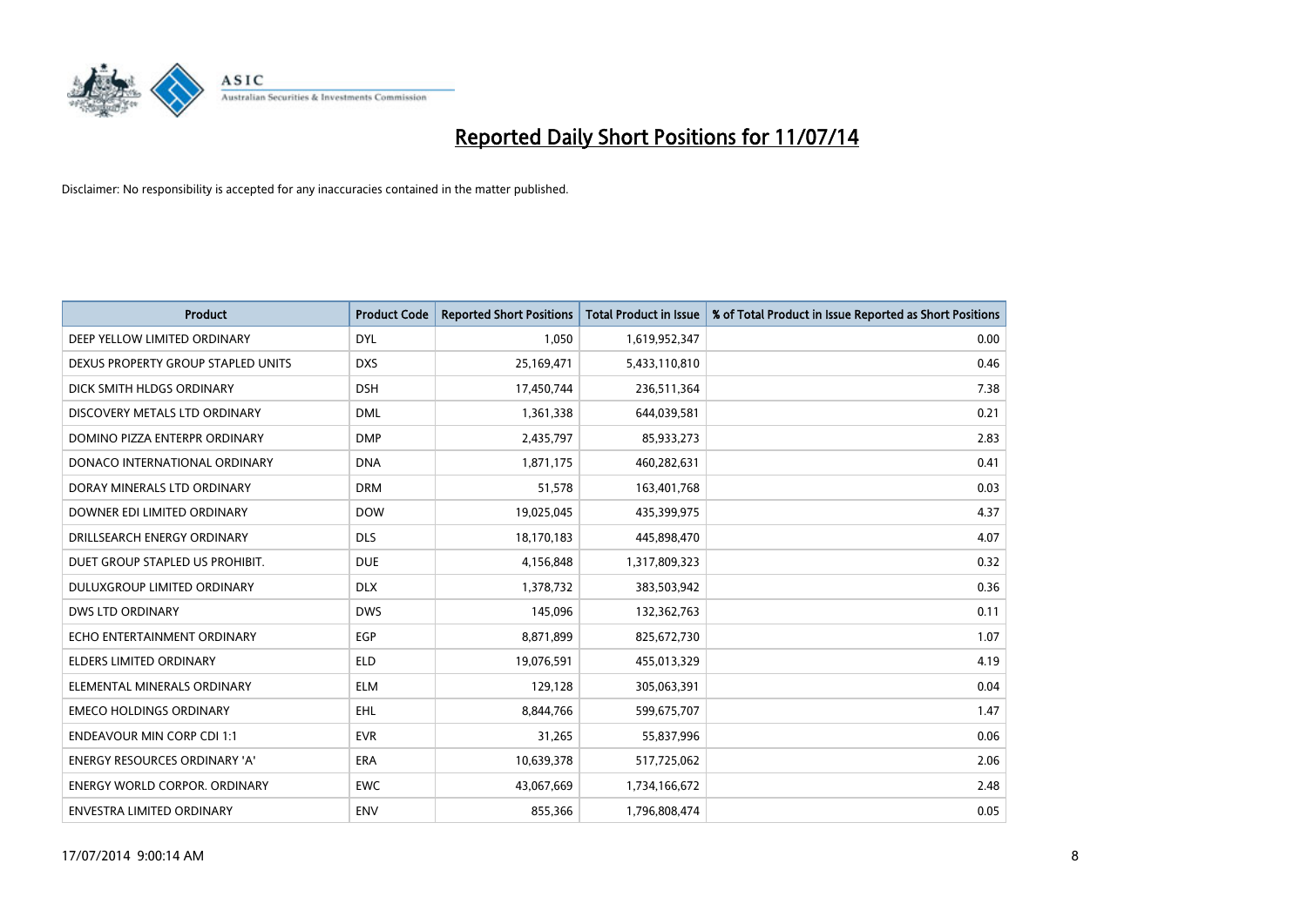

| <b>Product</b>                         | <b>Product Code</b> | <b>Reported Short Positions</b> | <b>Total Product in Issue</b> | % of Total Product in Issue Reported as Short Positions |
|----------------------------------------|---------------------|---------------------------------|-------------------------------|---------------------------------------------------------|
| EQUATORIAL RES LTD ORDINARY            | EQX                 | 174                             | 122,185,353                   | 0.00                                                    |
| EQUITY TRUSTEES ORDINARY               | EQT                 | 19                              | 19,105,788                    | 0.00                                                    |
| ERM POWER LIMITED ORDINARY             | EPW                 | 484,128                         | 239,269,727                   | 0.20                                                    |
| EVOLUTION MINING LTD ORDINARY          | <b>EVN</b>          | 27,446,808                      | 712,493,836                   | 3.85                                                    |
| FAIRFAX MEDIA LTD ORDINARY             | <b>FXI</b>          | 75,636,222                      | 2,351,955,725                 | 3.22                                                    |
| <b>FANTASTIC HOLDINGS ORDINARY</b>     | <b>FAN</b>          | 14,654                          | 103,068,398                   | 0.01                                                    |
| FAR LTD ORDINARY                       | <b>FAR</b>          | 4,924,327                       | 2,699,846,742                 | 0.18                                                    |
| FEDERATION CNTRES ORD/UNIT STAPLED SEC | <b>FDC</b>          | 832,194                         | 1,427,641,565                 | 0.06                                                    |
| FINBAR GROUP LIMITED ORDINARY          | <b>FRI</b>          | 19,831                          | 227,018,204                   | 0.01                                                    |
| FISHER & PAYKEL H. ORDINARY            | <b>FPH</b>          | 1,984                           | 555,522,002                   | 0.00                                                    |
| FLEETWOOD CORP ORDINARY                | <b>FWD</b>          | 2,199,246                       | 60,581,211                    | 3.63                                                    |
| FLETCHER BUILDING ORDINARY             | <b>FBU</b>          | 1,143,684                       | 687,854,788                   | 0.17                                                    |
| FLEXIGROUP LIMITED ORDINARY            | <b>FXL</b>          | 3,759,338                       | 304,096,060                   | 1.24                                                    |
| FLIGHT CENTRE TRAVEL ORDINARY          | <b>FLT</b>          | 5,911,965                       | 100,571,642                   | 5.88                                                    |
| FLINDERS MINES LTD ORDINARY            | <b>FMS</b>          | 17,807,840                      | 2,400,995,602                 | 0.74                                                    |
| <b>FOCUS MINERALS LTD ORDINARY</b>     | <b>FML</b>          | 7,041,370                       | 9,137,375,877                 | 0.08                                                    |
| <b>FOLKESTONE EDU TRUST UNITS</b>      | FET                 | 13                              | 205,069,661                   | 0.00                                                    |
| FORGE GROUP LIMITED ORDINARY           | FGE                 | 283,130                         | 86,169,014                    | 0.33                                                    |
| FORTESCUE METALS GRP ORDINARY          | <b>FMG</b>          | 212,419,247                     | 3,113,798,151                 | 6.82                                                    |
| FREEDOM FOOD LTD ORDINARY              | <b>FNP</b>          | 13,870                          | 150,645,371                   | 0.01                                                    |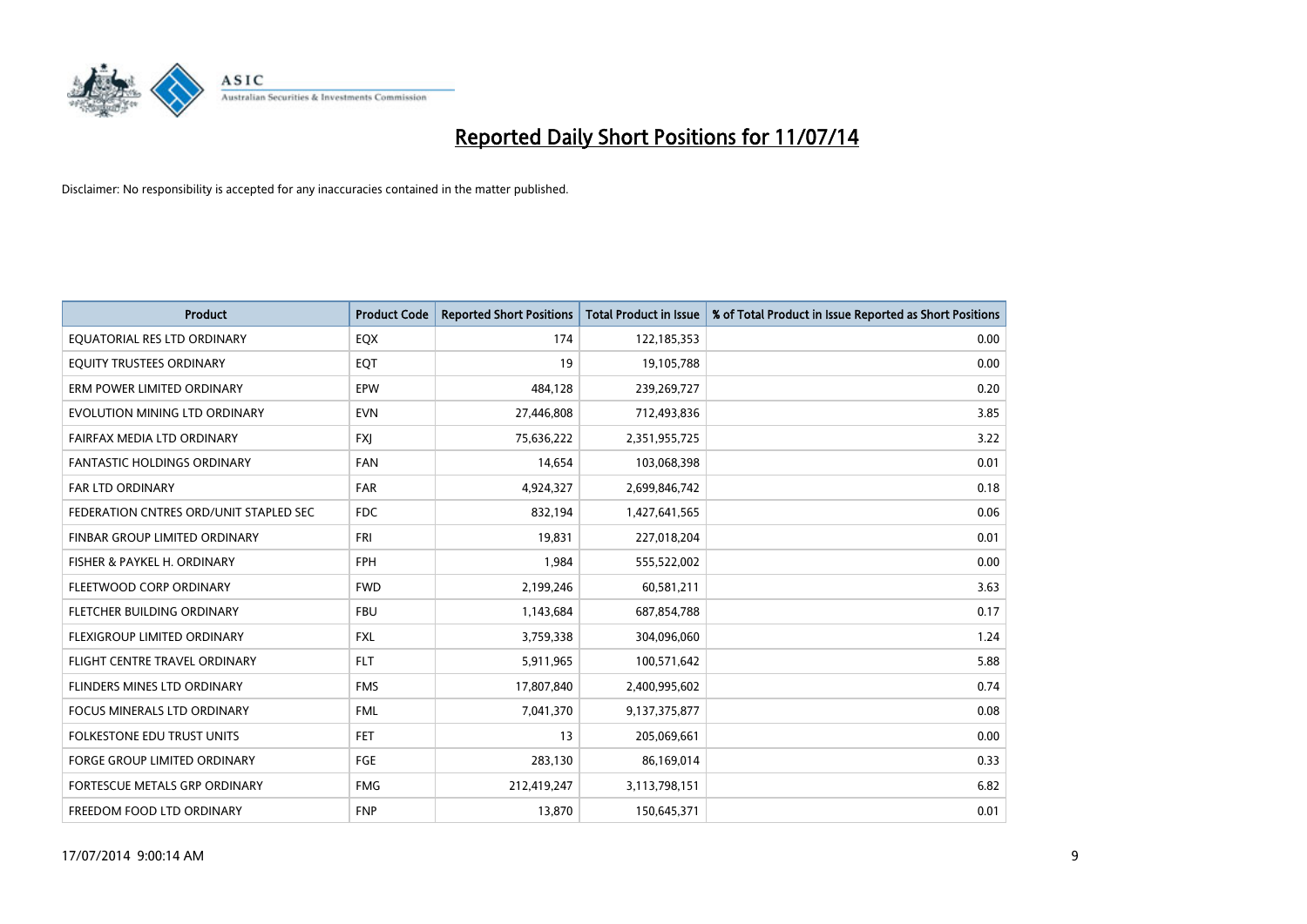

| <b>Product</b>                                   | <b>Product Code</b> | <b>Reported Short Positions</b> | <b>Total Product in Issue</b> | % of Total Product in Issue Reported as Short Positions |
|--------------------------------------------------|---------------------|---------------------------------|-------------------------------|---------------------------------------------------------|
| <b>G.U.D. HOLDINGS ORDINARY</b>                  | GUD                 | 3,516,277                       | 70,939,492                    | 4.96                                                    |
| <b>G8 EDUCATION LIMITED ORDINARY</b>             | <b>GEM</b>          | 8,338,567                       | 330,941,088                   | 2.52                                                    |
| <b>GALAXY RESOURCES ORDINARY</b>                 | GXY                 | 46,556                          | 1,027,077,829                 | 0.00                                                    |
| <b>GDI PROPERTY GRP STAPLED SECURITIES</b>       | GDI                 | 168,323                         | 567,575,025                   | 0.03                                                    |
| <b>GENETIC TECHNOLOGIES ORDINARY</b>             | <b>GTG</b>          | 879,000                         | 613,918,492                   | 0.14                                                    |
| <b>GENWORTH MORTGAGE ORDINARY</b>                | <b>GMA</b>          | 493,956                         | 650,000,000                   | 0.08                                                    |
| <b>GEODYNAMICS LIMITED ORDINARY</b>              | GDY                 | 819                             | 435,880,130                   | 0.00                                                    |
| <b>GINDALBIE METALS LTD ORDINARY</b>             | <b>GBG</b>          | 34,732,200                      | 1,494,007,381                 | 2.32                                                    |
| <b>GOODMAN FIELDER, ORDINARY</b>                 | GFF                 | 13,761,209                      | 1,955,559,207                 | 0.70                                                    |
| <b>GOODMAN GROUP STAPLED</b>                     | <b>GMG</b>          | 8,592,294                       | 1,727,685,976                 | 0.50                                                    |
| <b>GPT GROUP STAPLED SEC.</b>                    | GPT                 | 4,069,326                       | 1,685,460,955                 | 0.24                                                    |
| <b>GRAINCORP LIMITED A CLASS ORDINARY</b>        | <b>GNC</b>          | 10,332,225                      | 228,855,628                   | 4.51                                                    |
| <b>GRANGE RESOURCES, ORDINARY</b>                | <b>GRR</b>          | 5,131,420                       | 1,157,097,869                 | 0.44                                                    |
| <b>GREENCROSS LIMITED ORDINARY</b>               | <b>GXL</b>          | 591,885                         | 102,684,303                   | 0.58                                                    |
| <b>GREENLAND MIN EN LTD ORDINARY</b>             | GGG                 | 6,473,748                       | 665, 162, 877                 | 0.97                                                    |
| <b>GREENLAND MIN EN LTD RIGHTS 26-JUN-14</b>     | GGGR                | 4,630                           | 88,685,050                    | 0.01                                                    |
| <b>GROWTHPOINT PROPERTY ORD/UNIT STAPLED SEC</b> | GOZ                 | 20,814                          | 540,115,360                   | 0.00                                                    |
| <b>GRYPHON MINERALS LTD ORDINARY</b>             | GRY                 | 4,294,001                       | 401,011,505                   | 1.07                                                    |
| <b>GUILDFORD COAL LTD ORDINARY</b>               | <b>GUF</b>          | 497,891                         | 761,857,020                   | 0.07                                                    |
| <b>GWA GROUP LTD ORDINARY</b>                    | <b>GWA</b>          | 17,097,891                      | 306,533,770                   | 5.58                                                    |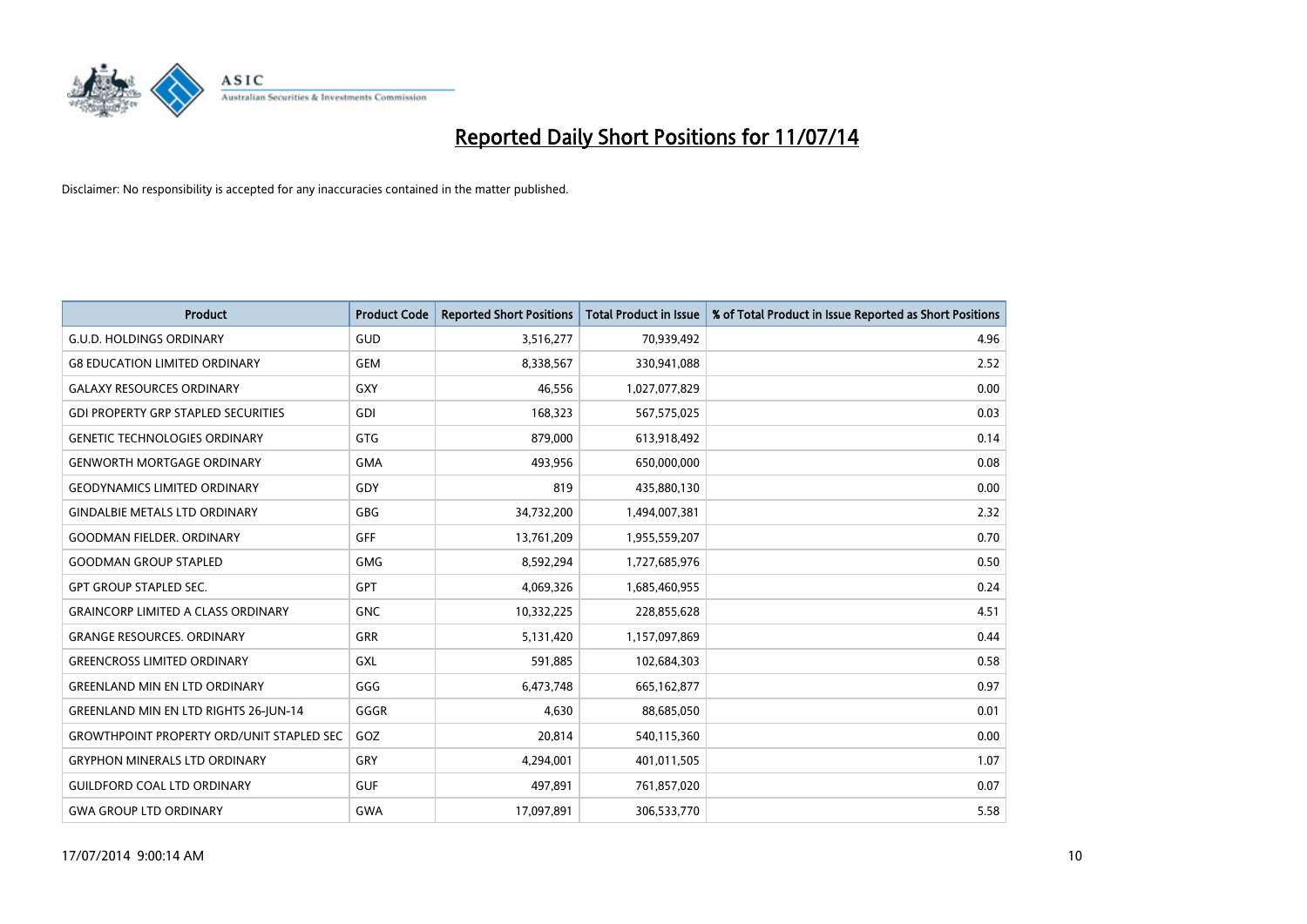

| Product                                  | <b>Product Code</b> | <b>Reported Short Positions</b> | <b>Total Product in Issue</b> | % of Total Product in Issue Reported as Short Positions |
|------------------------------------------|---------------------|---------------------------------|-------------------------------|---------------------------------------------------------|
| <b>HARVEY NORMAN ORDINARY</b>            | <b>HVN</b>          | 56,001,663                      | 1,062,316,784                 | 5.27                                                    |
| <b>HENDERSON GROUP CDI 1:1</b>           | <b>HGG</b>          | 1,392,248                       | 662,378,459                   | 0.21                                                    |
| HFA HOLDINGS LIMITED ORDINARY            | <b>HFA</b>          | 3,809                           | 136,548,880                   | 0.00                                                    |
| HIGHFIELD RES LTD ORDINARY               | <b>HFR</b>          | 13,022                          | 155,825,003                   | 0.01                                                    |
| <b>HIGHLANDS PACIFIC ORDINARY</b>        | <b>HIG</b>          | 3,153                           | 854,261,346                   | 0.00                                                    |
| <b>HILLS LTD ORDINARY</b>                | <b>HIL</b>          | 93,879                          | 234,192,711                   | 0.04                                                    |
| HORIZON OIL LIMITED ORDINARY             | <b>HZN</b>          | 60,651,252                      | 1,301,981,265                 | 4.66                                                    |
| <b>IBUY GROUP LTD ORDINARY</b>           | <b>IBY</b>          | 3,613,988                       | 426,069,834                   | 0.85                                                    |
| ICAR ASIA LTD ORDINARY                   | ICQ                 | 3,970                           | 122,502,174                   | 0.00                                                    |
| <b>IINET LIMITED ORDINARY</b>            | <b>IIN</b>          | 7,431,296                       | 161,238,847                   | 4.61                                                    |
| <b>ILUKA RESOURCES ORDINARY</b>          | <b>ILU</b>          | 38,057,384                      | 418,700,517                   | 9.09                                                    |
| <b>IMDEX LIMITED ORDINARY</b>            | <b>IMD</b>          | 3,714,691                       | 212,110,368                   | 1.75                                                    |
| <b>INCITEC PIVOT ORDINARY</b>            | <b>IPL</b>          | 28,517,231                      | 1,654,998,197                 | 1.72                                                    |
| <b>INDEPENDENCE GROUP ORDINARY</b>       | <b>IGO</b>          | 183,627                         | 234,253,306                   | 0.08                                                    |
| <b>INDOPHIL RESOURCES ORDINARY</b>       | <b>IRN</b>          | 1,032,165                       | 1,203,146,194                 | 0.09                                                    |
| <b>INDUSTRIA REIT STAPLED</b>            | <b>IDR</b>          | 81,381                          | 125,000,001                   | 0.07                                                    |
| <b>INFIGEN ENERGY STAPLED SECURITIES</b> | <b>IFN</b>          | 2,666,451                       | 764,993,434                   | 0.35                                                    |
| <b>INFOMEDIA LTD ORDINARY</b>            | IFM                 | 21,022                          | 306,766,855                   | 0.01                                                    |
| INGENIA GROUP STAPLED SECURITIES         | <b>INA</b>          | 2,297,403                       | 678,058,232                   | 0.34                                                    |
| INSURANCE AUSTRALIA ORDINARY             | IAG                 | 17,405,741                      | 2,341,618,048                 | 0.74                                                    |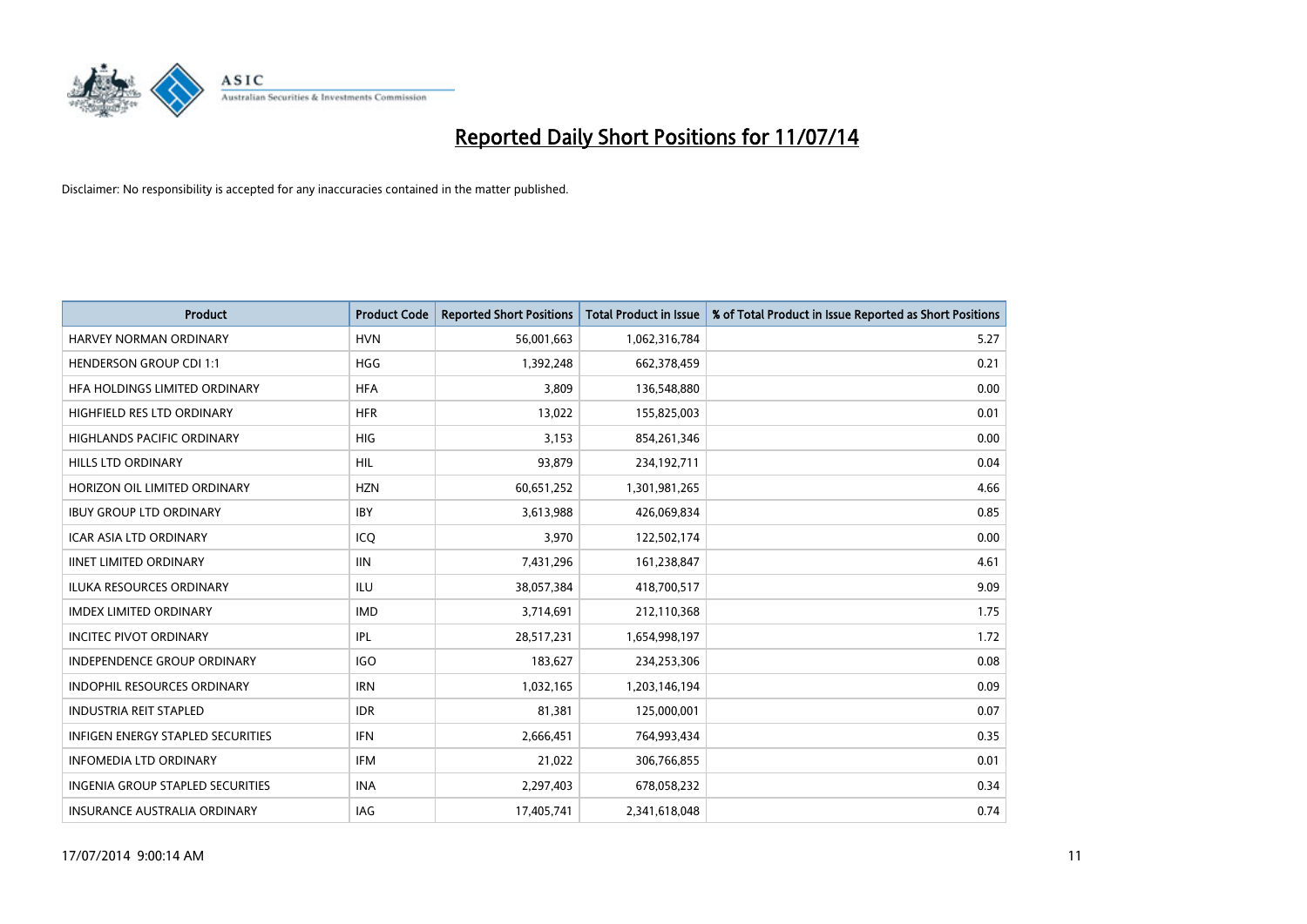

| <b>Product</b>                           | <b>Product Code</b> | <b>Reported Short Positions</b> | <b>Total Product in Issue</b> | % of Total Product in Issue Reported as Short Positions |
|------------------------------------------|---------------------|---------------------------------|-------------------------------|---------------------------------------------------------|
| <b>INTREPID MINES ORDINARY</b>           | <b>IAU</b>          | 6,193,861                       | 557,343,570                   | 1.11                                                    |
| INVESTA OFFICE FUND STAPLED SECURITIES   | <b>IOF</b>          | 1,167,566                       | 614,047,458                   | 0.19                                                    |
| <b>INVOCARE LIMITED ORDINARY</b>         | <b>IVC</b>          | 5,372,252                       | 110,030,298                   | 4.88                                                    |
| <b>IOOF HOLDINGS LTD ORDINARY</b>        | IFL                 | 8,536,871                       | 232,118,034                   | 3.68                                                    |
| <b>IPROPERTY GROUP LTD ORDINARY</b>      | <b>IPP</b>          | 3,722,924                       | 181,703,204                   | 2.05                                                    |
| <b>IRESS LIMITED ORDINARY</b>            | <b>IRE</b>          | 4,715,725                       | 159,097,319                   | 2.96                                                    |
| <b>IRON ORE HOLDINGS ORDINARY</b>        | <b>IOH</b>          | 26,197                          | 161,174,005                   | 0.02                                                    |
| <b>ISELECT LTD ORDINARY</b>              | <b>ISU</b>          | 316,134                         | 260,889,894                   | 0.12                                                    |
| <b>ISENTIA GROUP LTD ORDINARY</b>        | <b>ISD</b>          | 14,056                          | 200,000,001                   | 0.01                                                    |
| JAMES HARDIE INDUST CHESS DEPOSITARY INT | <b>IHX</b>          | 2,826,984                       | 444,867,063                   | 0.64                                                    |
| <b>JAPARA HEALTHCARE LT ORDINARY</b>     | <b>IHC</b>          | 4,983,141                       | 262,500,000                   | 1.90                                                    |
| <b>JB HI-FI LIMITED ORDINARY</b>         | <b>IBH</b>          | 12,997,690                      | 98,947,309                    | 13.14                                                   |
| <b>KAGARA LTD ORDINARY</b>               | KZL                 | 4,503,305                       | 798,953,117                   | 0.56                                                    |
| KAROON GAS AUSTRALIA ORDINARY            | <b>KAR</b>          | 15,342,603                      | 255,841,581                   | 6.00                                                    |
| KATHMANDU HOLD LTD ORDINARY              | <b>KMD</b>          | 3,077,114                       | 200,633,469                   | 1.53                                                    |
| <b>KBL MINING LIMITED ORDINARY</b>       | <b>KBL</b>          | 1,820                           | 393,535,629                   | 0.00                                                    |
| KINGSGATE CONSOLID. ORDINARY             | <b>KCN</b>          | 9,107,577                       | 223,584,937                   | 4.07                                                    |
| KINGSROSE MINING LTD ORDINARY            | <b>KRM</b>          | 441,866                         | 358,611,493                   | 0.12                                                    |
| LEIGHTON HOLDINGS ORDINARY               | LEI                 | 6,541,697                       | 338,503,563                   | 1.93                                                    |
| LEND LEASE GROUP UNIT/ORD STAPLED        | LLC                 | 5,299,767                       | 577,475,833                   | 0.92                                                    |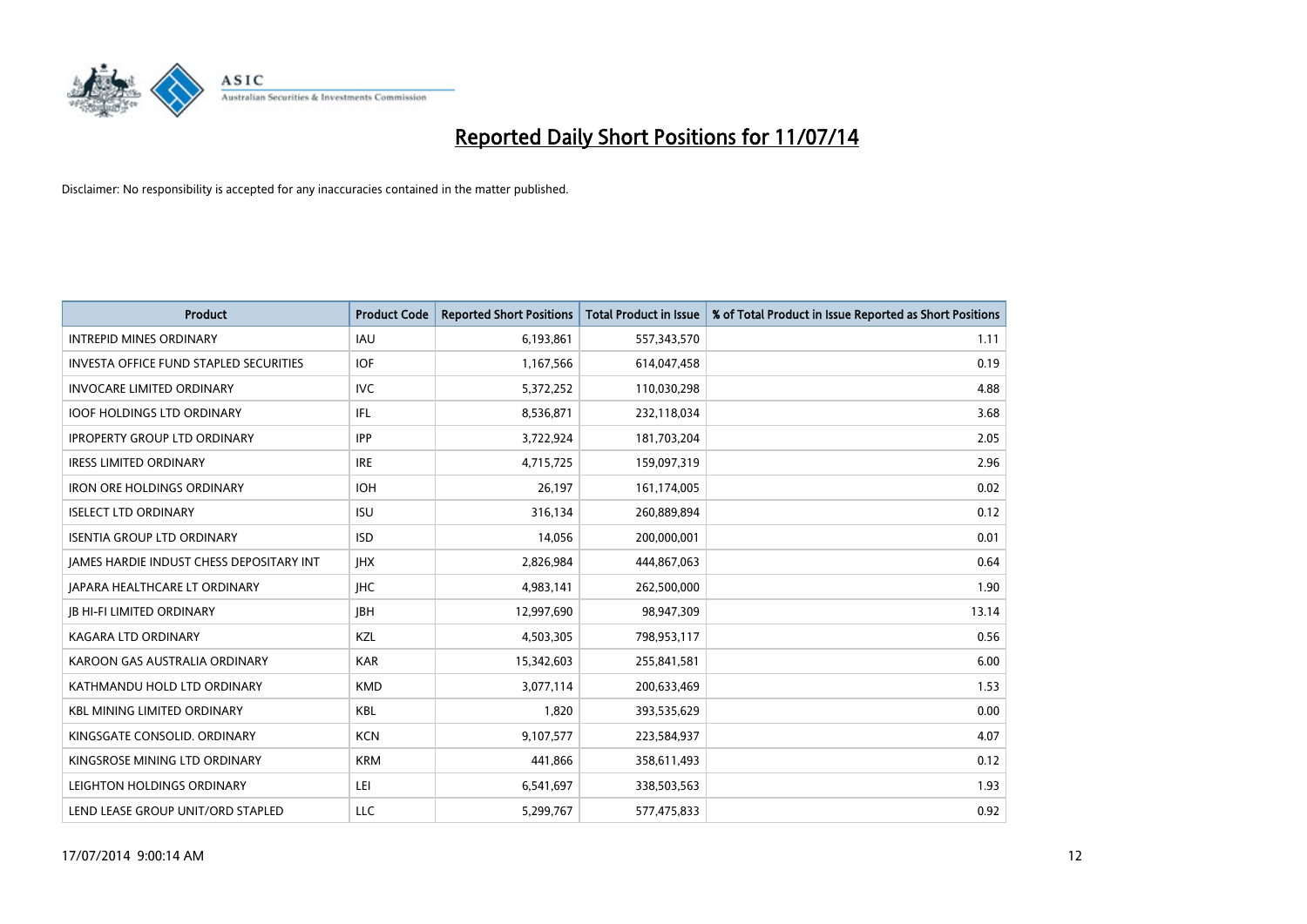

| <b>Product</b>                        | <b>Product Code</b> | <b>Reported Short Positions</b> | <b>Total Product in Issue</b> | % of Total Product in Issue Reported as Short Positions |
|---------------------------------------|---------------------|---------------------------------|-------------------------------|---------------------------------------------------------|
| LIQUEFIED NATURAL ORDINARY            | <b>LNG</b>          | 6,773,596                       | 446,479,015                   | 1.52                                                    |
| LOGICAMMS LIMITED ORDINARY            | <b>LCM</b>          | 36,000                          | 71,178,179                    | 0.05                                                    |
| LONESTAR RESO LTD ORDINARY            | <b>LNR</b>          | 168,892                         | 752,187,211                   | 0.02                                                    |
| LYNAS CORPORATION ORDINARY            | <b>LYC</b>          | 120,215,485                     | 2,333,661,566                 | 5.15                                                    |
| <b>M2 GRP LTD ORDINARY</b>            | <b>MTU</b>          | 14,113,131                      | 180,491,516                   | 7.82                                                    |
| <b>MACA LIMITED ORDINARY</b>          | <b>MLD</b>          | 913,658                         | 202,676,373                   | 0.45                                                    |
| MACMAHON HOLDINGS ORDINARY            | <b>MAH</b>          | 32,022                          | 1,261,699,966                 | 0.00                                                    |
| MACO ATLAS ROADS GRP ORDINARY STAPLED | <b>MQA</b>          | 4,120,988                       | 487,230,540                   | 0.85                                                    |
| MACQUARIE GROUP LTD ORDINARY          | <b>MQG</b>          | 1,251,077                       | 321,175,323                   | 0.39                                                    |
| MAGELLAN FIN GRP LTD ORDINARY         | <b>MFG</b>          | 3,916,505                       | 158,842,157                   | 2.47                                                    |
| <b>MATRIX C &amp; E LTD ORDINARY</b>  | <b>MCE</b>          | 2,687,349                       | 94,555,428                    | 2.84                                                    |
| MAVERICK DRILLING ORDINARY            | <b>MAD</b>          | 4,740,970                       | 533,885,763                   | 0.89                                                    |
| <b>MAXITRANS INDUSTRIES ORDINARY</b>  | <b>MXI</b>          | 400,631                         | 185,075,653                   | 0.22                                                    |
| MAYNE PHARMA LTD ORDINARY             | <b>MYX</b>          | 2,486,247                       | 586,651,477                   | 0.42                                                    |
| MCMILLAN SHAKESPEARE ORDINARY         | <b>MMS</b>          | 775,473                         | 74,523,965                    | 1.04                                                    |
| MCPHERSON'S LTD ORDINARY              | <b>MCP</b>          | 69,044                          | 95,434,645                    | 0.07                                                    |
| MEDUSA MINING LTD ORDINARY            | MML                 | 6,232,777                       | 207,794,301                   | 3.00                                                    |
| MELBOURNE IT LIMITED ORDINARY         | <b>MLB</b>          | 11,022                          | 92,944,392                    | 0.01                                                    |
| <b>MERMAID MARINE ORDINARY</b>        | <b>MRM</b>          | 10,369,025                      | 366,766,098                   | 2.83                                                    |
| MESOBLAST LIMITED ORDINARY            | <b>MSB</b>          | 23,490,241                      | 321,640,094                   | 7.30                                                    |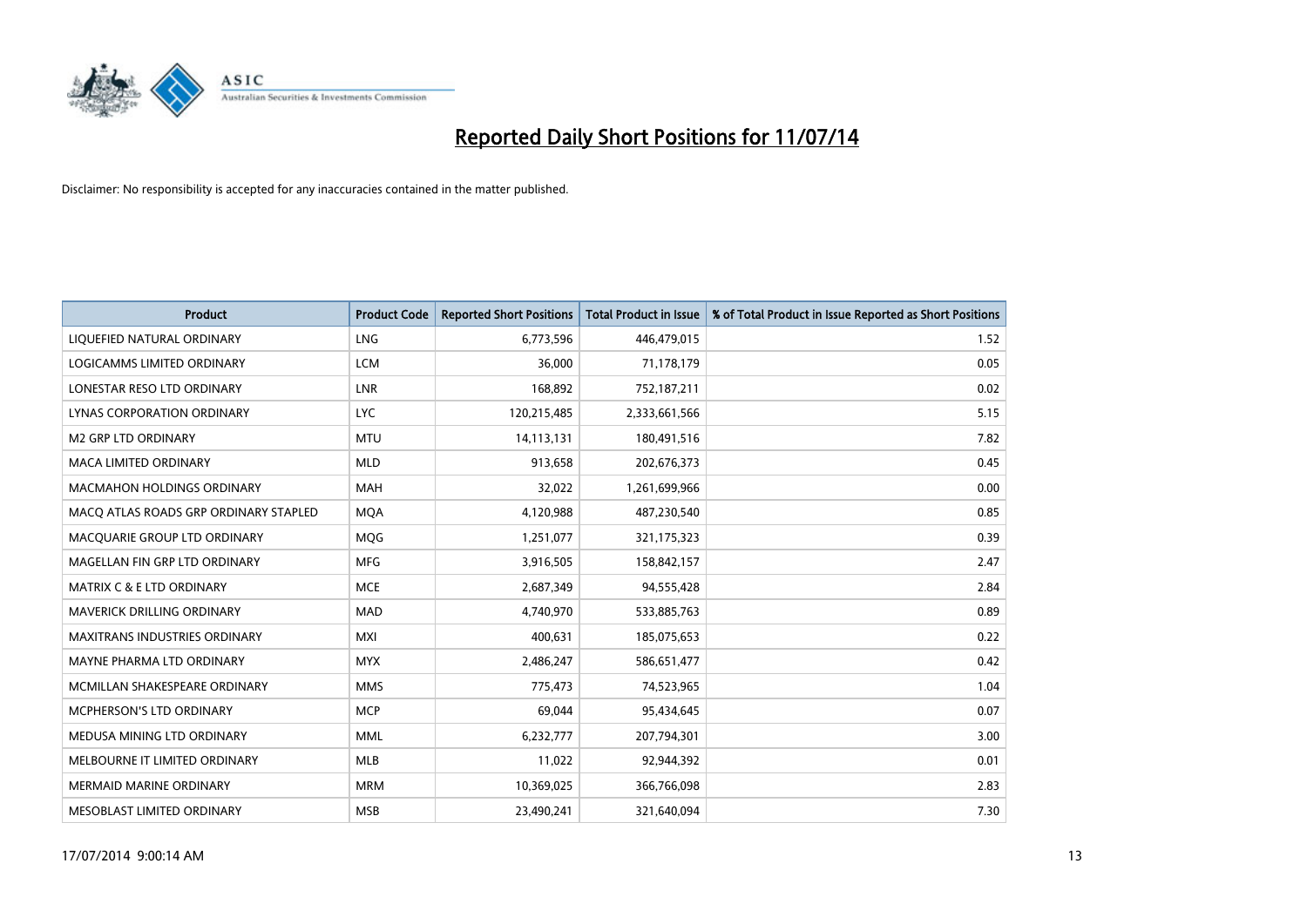

| <b>Product</b>                     | <b>Product Code</b> | <b>Reported Short Positions</b> | <b>Total Product in Issue</b> | % of Total Product in Issue Reported as Short Positions |
|------------------------------------|---------------------|---------------------------------|-------------------------------|---------------------------------------------------------|
| METALS X LIMITED ORDINARY          | <b>MLX</b>          | 1,289,890                       | 1,655,386,110                 | 0.08                                                    |
| METCASH LIMITED ORDINARY           | <b>MTS</b>          | 101,902,353                     | 888,338,048                   | 11.47                                                   |
| METMINCO LIMITED ORDINARY          | <b>MNC</b>          | 142,147                         | 1,749,543,023                 | 0.01                                                    |
| MIGHTY RIVER POWER ORDINARY        | <b>MYT</b>          | 3,946,980                       | 1,400,012,517                 | 0.28                                                    |
| MINCOR RESOURCES NL ORDINARY       | <b>MCR</b>          | 1,032,339                       | 188,208,274                   | 0.55                                                    |
| MINERAL DEPOSITS ORDINARY          | <b>MDL</b>          | 972,769                         | 103,538,786                   | 0.94                                                    |
| MINERAL RESOURCES, ORDINARY        | <b>MIN</b>          | 14,280,388                      | 186,556,246                   | 7.65                                                    |
| MINT WIRELESS ORDINARY             | <b>MNW</b>          | 1,247,781                       | 450,872,395                   | 0.28                                                    |
| MIRABELA NICKEL LTD ORDINARY       | <b>MBN</b>          | 156,121                         | 929,710,216                   | 0.02                                                    |
| MIRVAC GROUP STAPLED SECURITIES    | <b>MGR</b>          | 1,905,762                       | 3,692,279,772                 | 0.05                                                    |
| MOLOPO ENERGY LTD ORDINARY         | <b>MPO</b>          | 172,623                         | 248,705,730                   | 0.07                                                    |
| <b>MONADELPHOUS GROUP ORDINARY</b> | <b>MND</b>          | 12,123,299                      | 92,679,570                    | 13.08                                                   |
| MORTGAGE CHOICE LTD ORDINARY       | MOC                 | 213,268                         | 123,780,387                   | 0.17                                                    |
| <b>MOUNT GIBSON IRON ORDINARY</b>  | <b>MGX</b>          | 15,498,573                      | 1,090,584,232                 | 1.42                                                    |
| MULTIPLEX SITES SITES              | <b>MXUPA</b>        | 1,862                           | 4,500,000                     | 0.04                                                    |
| MUTINY GOLD LIMITED ORDINARY       | <b>MYG</b>          | 801,400                         | 678,227,617                   | 0.12                                                    |
| MYER HOLDINGS LTD ORDINARY         | <b>MYR</b>          | 69,668,715                      | 585,684,551                   | 11.90                                                   |
| MYSTATE LIMITED ORDINARY           | <b>MYS</b>          | 7,834                           | 87,261,995                    | 0.01                                                    |
| NANOSONICS LIMITED ORDINARY        | <b>NAN</b>          | 2,212,935                       | 264,157,826                   | 0.84                                                    |
| NATIONAL AUST. BANK ORDINARY       | <b>NAB</b>          | 6,674,743                       | 2,353,916,258                 | 0.28                                                    |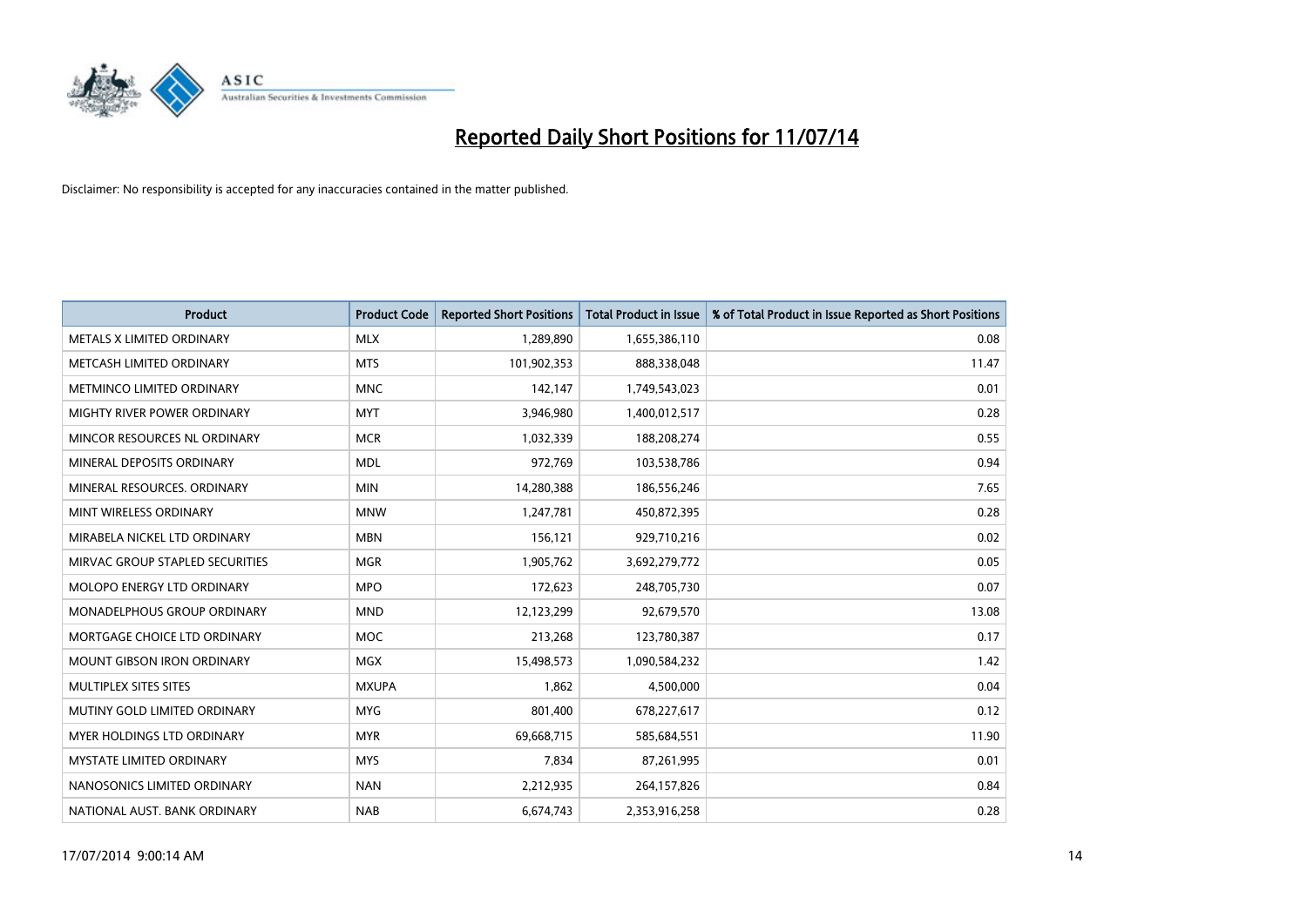

| <b>Product</b>                | <b>Product Code</b> | <b>Reported Short Positions</b> | <b>Total Product in Issue</b> | % of Total Product in Issue Reported as Short Positions |
|-------------------------------|---------------------|---------------------------------|-------------------------------|---------------------------------------------------------|
| NATIONAL STORAGE STAPLED      | <b>NSR</b>          | 619,561                         | 244,897,096                   | 0.25                                                    |
| NAVITAS LIMITED ORDINARY      | <b>NVT</b>          | 2,447,278                       | 375,712,581                   | 0.65                                                    |
| NEARMAP LTD ORDINARY          | <b>NEA</b>          | 414,487                         | 337,346,101                   | 0.12                                                    |
| NEON ENERGY LIMITED ORDINARY  | <b>NEN</b>          | 317,789                         | 553,037,848                   | 0.06                                                    |
| NEUREN PHARMACEUT, ORDINARY   | <b>NEU</b>          | 225,038                         | 1,555,354,272                 | 0.01                                                    |
| NEW HOPE CORPORATION ORDINARY | <b>NHC</b>          | 1,105,043                       | 830,933,112                   | 0.13                                                    |
| NEWCREST MINING ORDINARY      | <b>NCM</b>          | 12,619,405                      | 766,510,971                   | 1.65                                                    |
| NEWS CORP A NON-VOTING CDI    | <b>NWSLV</b>        | 412,144                         | 3,103,217                     | 13.28                                                   |
| NEWS CORP B VOTING CDI        | <b>NWS</b>          | 2,292,322                       | 21,214,876                    | 10.81                                                   |
| NEWSAT LIMITED ORDINARY       | <b>NWT</b>          | 8,245,160                       | 612,199,841                   | 1.35                                                    |
| NEXTDC LIMITED ORDINARY       | <b>NXT</b>          | 16,267,443                      | 193,154,486                   | 8.42                                                    |
| NEXUS ENERGY LIMITED ORDINARY | <b>NXS</b>          | 83,985                          | 1,330,219,459                 | 0.01                                                    |
| NIB HOLDINGS LIMITED ORDINARY | <b>NHF</b>          | 2,262,623                       | 439,004,182                   | 0.52                                                    |
| NIDO PETROLEUM ORDINARY       | <b>NDO</b>          | 42,500                          | 2,049,984,302                 | 0.00                                                    |
| NINE ENTERTAINMENT ORDINARY   | <b>NEC</b>          | 9,437,042                       | 940,295,023                   | 1.00                                                    |
| NOBLE MINERAL RES ORDINARY    | <b>NMG</b>          | 2,365,726                       | 666,397,952                   | 0.36                                                    |
| NORTHERN IRON LTD ORDINARY    | <b>NFE</b>          | 11,392                          | 484,405,314                   | 0.00                                                    |
| NORTHERN STAR ORDINARY        | <b>NST</b>          | 2,315,339                       | 587,259,647                   | 0.39                                                    |
| NRW HOLDINGS LIMITED ORDINARY | <b>NWH</b>          | 12,461,909                      | 278,888,011                   | 4.47                                                    |
| NUFARM LIMITED ORDINARY       | <b>NUF</b>          | 16,843,612                      | 264,021,627                   | 6.38                                                    |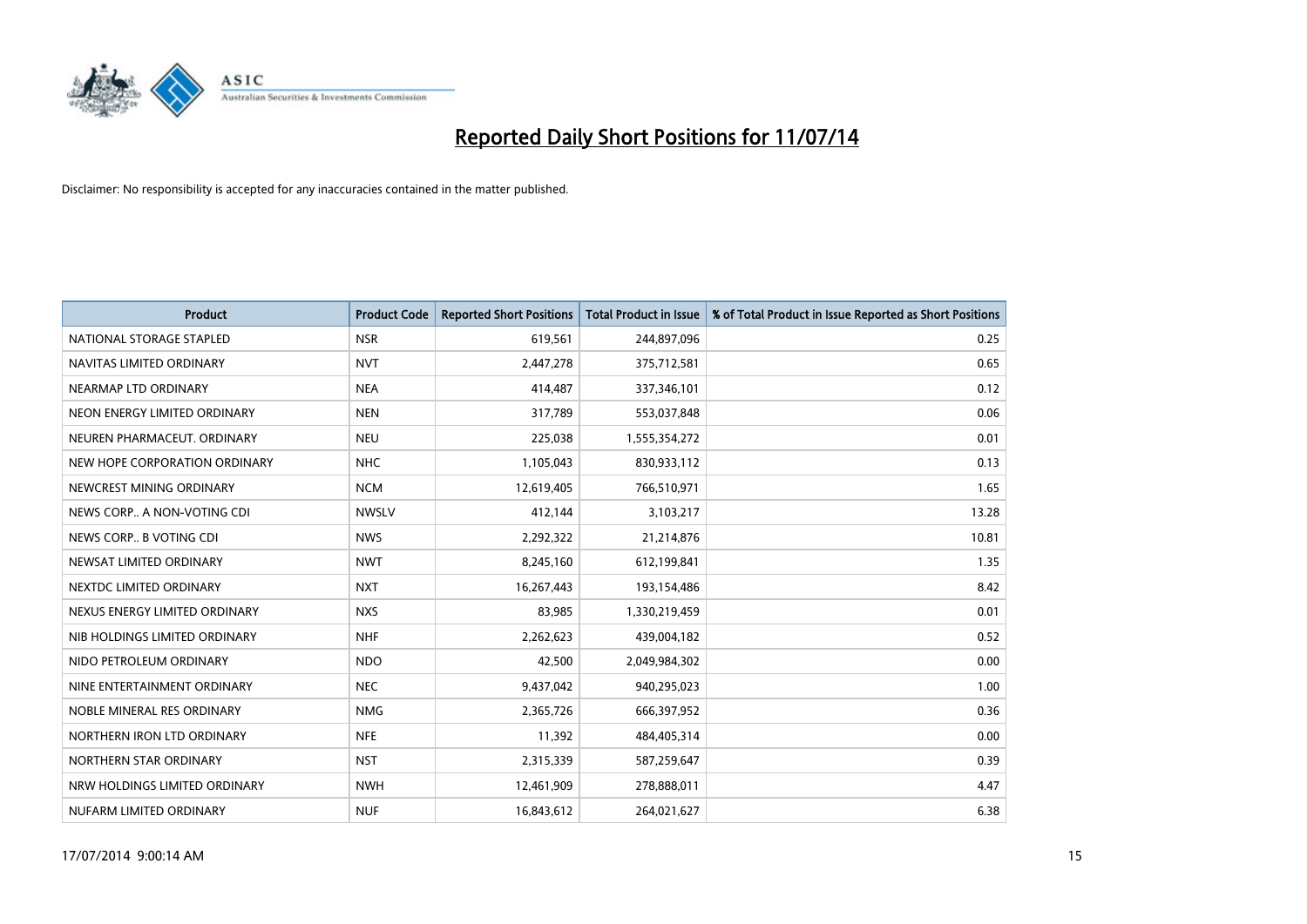

| <b>Product</b>                        | <b>Product Code</b> | <b>Reported Short Positions</b> | <b>Total Product in Issue</b> | % of Total Product in Issue Reported as Short Positions |
|---------------------------------------|---------------------|---------------------------------|-------------------------------|---------------------------------------------------------|
| NUPLEX INDUSTRIES ORDINARY            | <b>NPX</b>          | 1,000                           | 198,125,827                   | 0.00                                                    |
| OCEANAGOLD CORP. CHESS DEPOSITARY INT | <b>OGC</b>          | 1,016,197                       | 301,345,186                   | 0.34                                                    |
| OIL SEARCH LTD ORDINARY               | OSH                 | 9,103,086                       | 1,519,022,225                 | 0.60                                                    |
| OM HOLDINGS LIMITED ORDINARY          | <b>OMH</b>          | 58,321                          | 733,423,337                   | 0.01                                                    |
| ORICA LIMITED ORDINARY                | ORI                 | 12,607,363                      | 372,743,291                   | 3.38                                                    |
| ORIGIN ENERGY ORDINARY                | <b>ORG</b>          | 6,880,770                       | 1,103,646,907                 | 0.62                                                    |
| OROCOBRE LIMITED ORDINARY             | <b>ORE</b>          | 2,079,978                       | 132,041,911                   | 1.58                                                    |
| ORORA LIMITED ORDINARY                | <b>ORA</b>          | 1,830,803                       | 1,206,684,923                 | 0.15                                                    |
| OROTONGROUP LIMITED ORDINARY          | ORL                 | 172,992                         | 40,880,902                    | 0.42                                                    |
| <b>OZ MINERALS ORDINARY</b>           | <b>OZL</b>          | 15,176,725                      | 303,470,022                   | 5.00                                                    |
| OZFOREX GROUP LTD ORDINARY            | <b>OFX</b>          | 8,194,266                       | 240,000,000                   | 3.41                                                    |
| PACIFIC BRANDS ORDINARY               | <b>PBG</b>          | 20,856,353                      | 917,226,291                   | 2.27                                                    |
| PACT GROUP HLDGS LTD ORDINARY         | PGH                 | 5,073,553                       | 294,097,961                   | 1.73                                                    |
| PALADIN ENERGY LTD ORDINARY           | <b>PDN</b>          | 116,078,915                     | 964, 367, 284                 | 12.04                                                   |
| PANAUST LIMITED ORDINARY              | <b>PNA</b>          | 328,776                         | 635,580,654                   | 0.05                                                    |
| PANORAMIC RESOURCES ORDINARY          | PAN                 | 152,700                         | 322,275,824                   | 0.05                                                    |
| PANTERRA GOLD LTD ORDINARY            | PGI                 | $\mathbf{1}$                    | 797,219,737                   | 0.00                                                    |
| PAPERLINX LIMITED ORDINARY            | <b>PPX</b>          | 44,770                          | 665,181,261                   | 0.01                                                    |
| PAPILLON RES LTD ORDINARY             | PIR                 | 6,489,958                       | 352,044,210                   | 1.84                                                    |
| PEET LIMITED ORDINARY                 | <b>PPC</b>          | 83,396                          | 433,389,348                   | 0.02                                                    |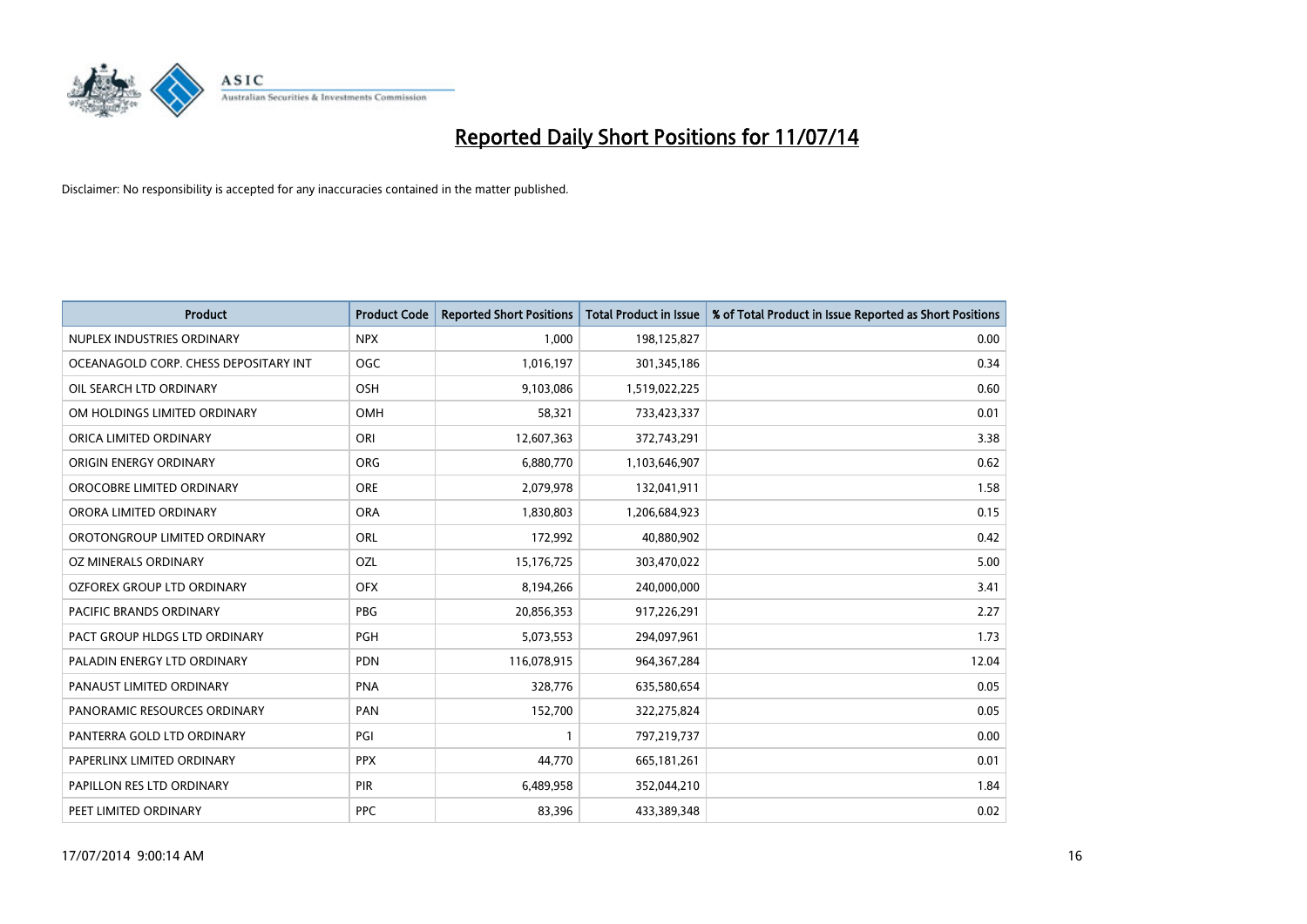

| <b>Product</b>                      | <b>Product Code</b> | <b>Reported Short Positions</b> | <b>Total Product in Issue</b> | % of Total Product in Issue Reported as Short Positions |
|-------------------------------------|---------------------|---------------------------------|-------------------------------|---------------------------------------------------------|
| PERPETUAL LIMITED ORDINARY          | PPT                 | 1,342,640                       | 46,574,426                    | 2.88                                                    |
| PERSEUS MINING LTD ORDINARY         | <b>PRU</b>          | 7,280,041                       | 526,656,401                   | 1.38                                                    |
| PHARMAXIS LTD ORDINARY              | <b>PXS</b>          | 64,610                          | 309,514,849                   | 0.02                                                    |
| PLATINUM ASSET ORDINARY             | <b>PTM</b>          | 1,191,653                       | 580,336,142                   | 0.21                                                    |
| PLATINUM AUSTRALIA ORDINARY         | <b>PLA</b>          | 836,027                         | 504,968,043                   | 0.17                                                    |
| PMP LIMITED ORDINARY                | <b>PMP</b>          | 1,544,399                       | 323,781,124                   | 0.48                                                    |
| PRANA BIOTECHNOLOGY ORDINARY        | PBT                 | 3,918,904                       | 488,646,960                   | 0.80                                                    |
| PREMIER INVESTMENTS ORDINARY        | <b>PMV</b>          | 284,728                         | 155,714,874                   | 0.18                                                    |
| PRIMA BIOMED LTD ORDINARY           | <b>PRR</b>          | 132,361                         | 1,228,709,341                 | 0.01                                                    |
| PRIMARY HEALTH CARE ORDINARY        | <b>PRY</b>          | 18,002,358                      | 505,659,944                   | 3.56                                                    |
| PRIME MEDIA GRP LTD ORDINARY        | <b>PRT</b>          | 1,773,482                       | 366,330,303                   | 0.48                                                    |
| PROGRAMMED ORDINARY                 | PRG                 | 386,414                         | 118,253,992                   | 0.33                                                    |
| <b>QANTAS AIRWAYS ORDINARY</b>      | QAN                 | 82,710,455                      | 2,196,330,250                 | 3.77                                                    |
| OBE INSURANCE GROUP ORDINARY        | <b>OBE</b>          | 10,325,722                      | 1,277,602,695                 | 0.81                                                    |
| ORXPHARMA LTD ORDINARY              | <b>QRX</b>          | 30,000                          | 164,190,969                   | 0.02                                                    |
| <b>QUBE HOLDINGS LTD ORDINARY</b>   | <b>QUB</b>          | 21,685,334                      | 1,051,172,929                 | 2.06                                                    |
| RAMELIUS RESOURCES ORDINARY         | <b>RMS</b>          | 160                             | 398,048,073                   | 0.00                                                    |
| RAMSAY HEALTH CARE ORDINARY         | <b>RHC</b>          | 1,385,625                       | 202,081,252                   | 0.69                                                    |
| <b>RCG CORPORATION LTD ORDINARY</b> | <b>RCG</b>          | 10,958                          | 263,808,625                   | 0.00                                                    |
| <b>RCR TOMLINSON ORDINARY</b>       | <b>RCR</b>          | 543,499                         | 136,989,238                   | 0.40                                                    |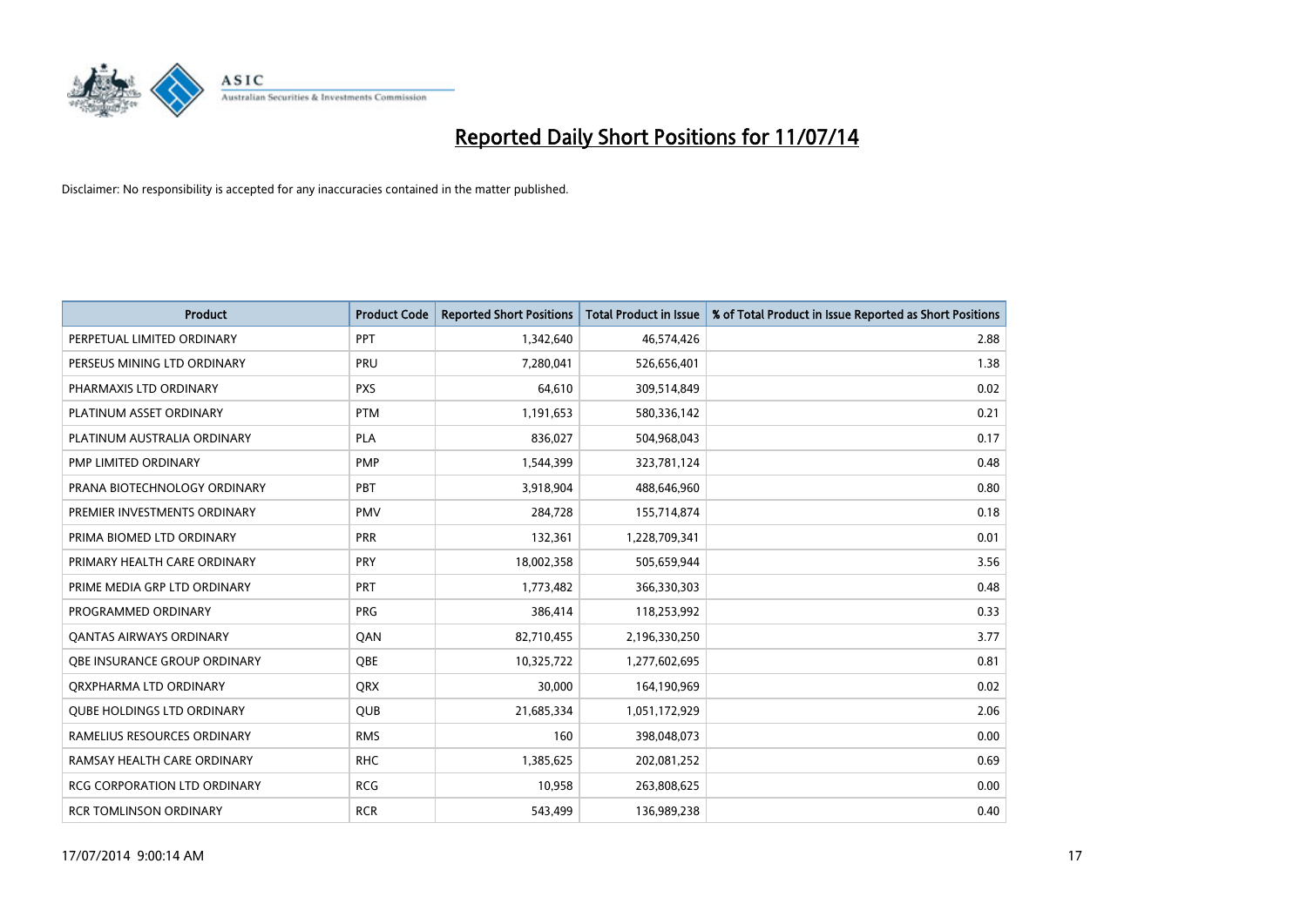

| <b>Product</b>                  | <b>Product Code</b> | <b>Reported Short Positions</b> | <b>Total Product in Issue</b> | % of Total Product in Issue Reported as Short Positions |
|---------------------------------|---------------------|---------------------------------|-------------------------------|---------------------------------------------------------|
| <b>REA GROUP ORDINARY</b>       | <b>REA</b>          | 1,385,312                       | 131,714,699                   | 1.05                                                    |
| RECALL HOLDINGS LTD ORDINARY    | <b>REC</b>          | 6,030,862                       | 312,903,583                   | 1.93                                                    |
| <b>RECKON LIMITED ORDINARY</b>  | <b>RKN</b>          | 1,284,606                       | 126,913,066                   | 1.01                                                    |
| <b>RED 5 LIMITED ORDINARY</b>   | <b>RED</b>          | 174,740                         | 759,451,008                   | 0.02                                                    |
| <b>RED FORK ENERGY ORDINARY</b> | <b>RFE</b>          | 690,805                         | 501,051,719                   | 0.14                                                    |
| REDBANK ENERGY LTD ORDINARY     | AEJ                 | 13                              | 786,287                       | 0.00                                                    |
| REGIS RESOURCES ORDINARY        | <b>RRL</b>          | 37,781,927                      | 499,744,095                   | 7.56                                                    |
| RESMED INC CDI 10:1             | <b>RMD</b>          | 38,143,664                      | 1,402,915,440                 | 2.72                                                    |
| <b>RESOLUTE MINING ORDINARY</b> | <b>RSG</b>          | 7,327,293                       | 641,189,223                   | 1.14                                                    |
| RESOURCE AND INVEST. ORDINARY   | <b>RNI</b>          | 43,122                          | 426,055,957                   | 0.01                                                    |
| RESOURCE GENERATION ORDINARY    | <b>RES</b>          | 1,220                           | 581,380,338                   | 0.00                                                    |
| RETAIL FOOD GROUP ORDINARY      | <b>RFG</b>          | 6,868,813                       | 144,868,508                   | 4.74                                                    |
| REX MINERALS LIMITED ORDINARY   | <b>RXM</b>          | 628,634                         | 220,519,784                   | 0.29                                                    |
| RIO TINTO LIMITED ORDINARY      | <b>RIO</b>          | 3,916,074                       | 435,758,720                   | 0.90                                                    |
| ROC OIL COMPANY ORDINARY        | <b>ROC</b>          | 3,009,275                       | 687,618,400                   | 0.44                                                    |
| ROYAL WOLF HOLDINGS ORDINARY    | <b>RWH</b>          | 213,294                         | 100,387,052                   | 0.21                                                    |
| RURALCO HOLDINGS ORDINARY       | <b>RHL</b>          | 3,658                           | 77,291,069                    | 0.00                                                    |
| SAI GLOBAL LIMITED ORDINARY     | SAI                 | 405,396                         | 210,886,085                   | 0.19                                                    |
| SALMAT LIMITED ORDINARY         | <b>SLM</b>          | 54                              | 159,812,799                   | 0.00                                                    |
| SAMSON OIL & GAS LTD ORDINARY   | <b>SSN</b>          | 20,376,960                      | 2,837,756,933                 | 0.72                                                    |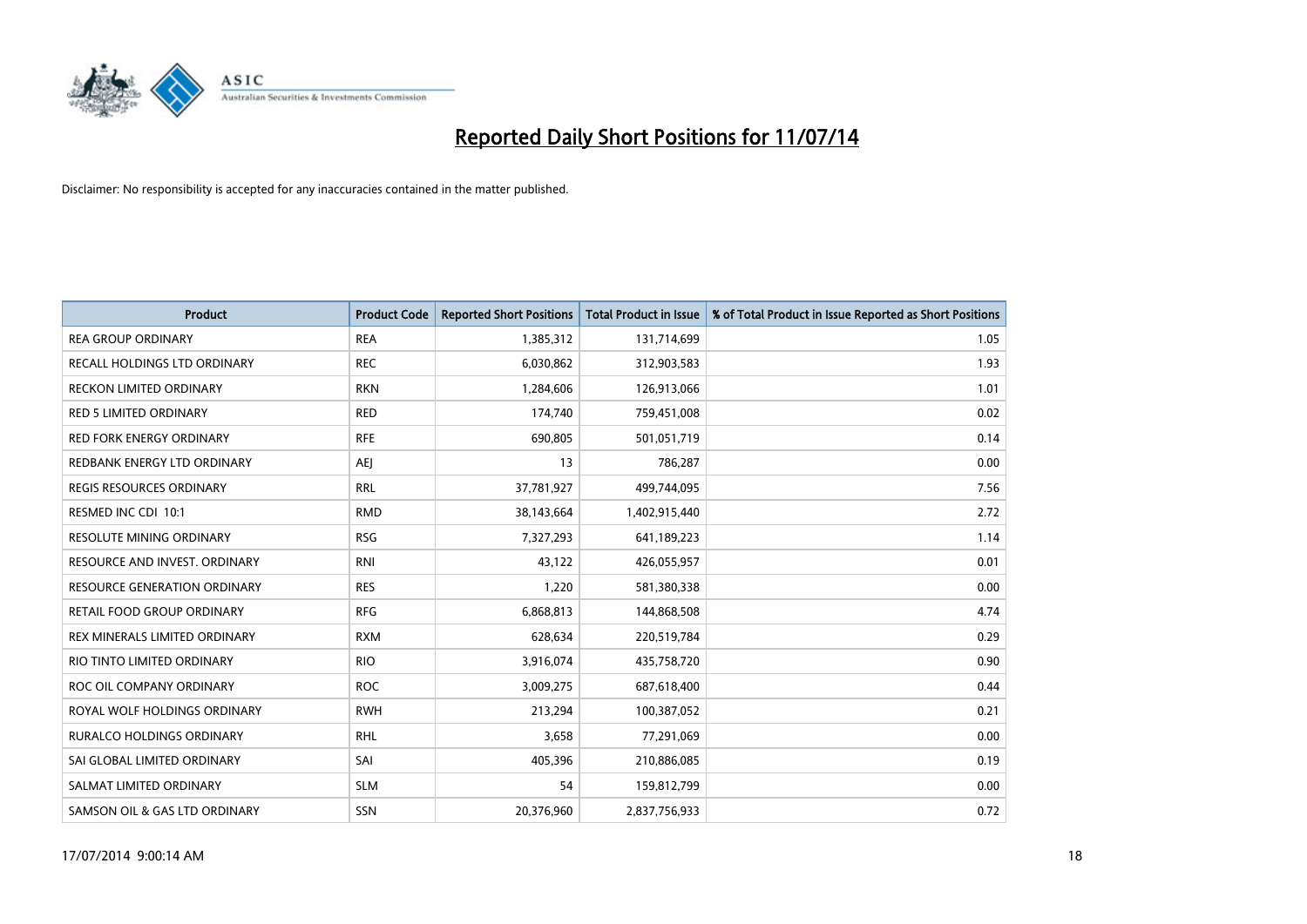

| <b>Product</b>                        | <b>Product Code</b> | <b>Reported Short Positions</b> | <b>Total Product in Issue</b> | % of Total Product in Issue Reported as Short Positions |
|---------------------------------------|---------------------|---------------------------------|-------------------------------|---------------------------------------------------------|
| SANDFIRE RESOURCES ORDINARY           | <b>SFR</b>          | 1,654,342                       | 155,640,968                   | 1.06                                                    |
| <b>SANTOS LTD ORDINARY</b>            | <b>STO</b>          | 4,750,247                       | 976,521,800                   | 0.49                                                    |
| SARACEN MINERAL ORDINARY              | <b>SAR</b>          | 465,574                         | 792,784,738                   | 0.06                                                    |
| SCA PROPERTY GROUP STAPLED SECURITIES | SCP                 | 33,388,708                      | 648,628,320                   | 5.15                                                    |
| <b>SCENTRE GRP STAPLED</b>            | <b>SCG</b>          | 11,657,545                      | 5,324,296,678                 | 0.22                                                    |
| SEDGMAN LIMITED ORDINARY              | <b>SDM</b>          | 1,823,945                       | 227,059,277                   | 0.80                                                    |
| SEEK LIMITED ORDINARY                 | <b>SEK</b>          | 9,572,166                       | 340,459,756                   | 2.81                                                    |
| SELECT HARVESTS ORDINARY              | <b>SHV</b>          | 315,334                         | 57,999,427                    | 0.54                                                    |
| SENEX ENERGY LIMITED ORDINARY         | <b>SXY</b>          | 8,360,319                       | 1,147,010,917                 | 0.73                                                    |
| SERVCORP LIMITED ORDINARY             | SRV                 | 22,989                          | 98,432,275                    | 0.02                                                    |
| SERVICE STREAM ORDINARY               | SSM                 | 30                              | 386,389,873                   | 0.00                                                    |
| SEVEN GROUP HOLDINGS ORDINARY         | <b>SVW</b>          | 137,575                         | 302,691,886                   | 0.05                                                    |
| SEVEN WEST MEDIA LTD ORDINARY         | SWM                 | 9,986,773                       | 999,160,872                   | 1.00                                                    |
| SFG AUSTRALIA LTD ORDINARY            | <b>SFW</b>          | 2,096,542                       | 734,874,200                   | 0.29                                                    |
| SG FLEET GROUP LTD ORDINARY           | SGF                 | 738,005                         | 242,691,826                   | 0.30                                                    |
| SIGMA PHARMACEUTICAL ORDINARY         | <b>SIP</b>          | 18,171,175                      | 1,112,511,644                 | 1.63                                                    |
| SILEX SYSTEMS ORDINARY                | <b>SLX</b>          | 3,441,772                       | 170,367,734                   | 2.02                                                    |
| SILVER CHEF LIMITED ORDINARY          | SIV                 | 83,909                          | 29,469,492                    | 0.28                                                    |
| SILVER LAKE RESOURCE ORDINARY         | <b>SLR</b>          | 18,668,956                      | 503,233,971                   | 3.71                                                    |
| SIMS METAL MGMT LTD ORDINARY          | SGM                 | 11,630,273                      | 204,604,433                   | 5.68                                                    |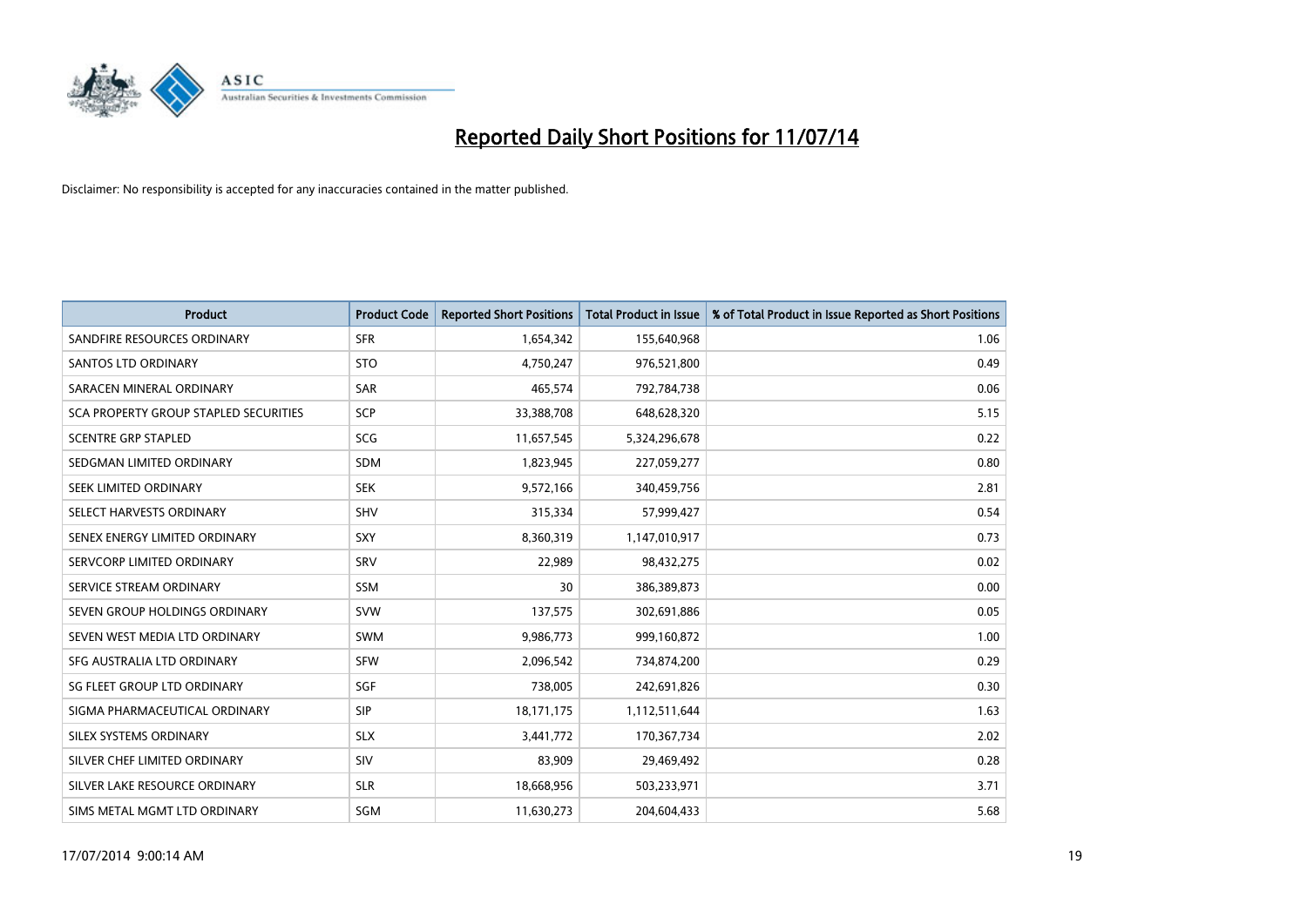

| <b>Product</b>                           | <b>Product Code</b> | <b>Reported Short Positions</b> | <b>Total Product in Issue</b> | % of Total Product in Issue Reported as Short Positions |
|------------------------------------------|---------------------|---------------------------------|-------------------------------|---------------------------------------------------------|
| SINGAPORE TELECOMM. CHESS DEPOSITARY INT | SGT                 | 8,391,687                       | 116,807,316                   | 7.18                                                    |
| SINO GAS ENERGY ORDINARY                 | <b>SEH</b>          | 2,917,187                       | 1,530,457,040                 | 0.19                                                    |
| SIRIUS RESOURCES NL ORDINARY             | <b>SIR</b>          | 12,710,756                      | 262,044,586                   | 4.85                                                    |
| SIRTEX MEDICAL ORDINARY                  | <b>SRX</b>          | 96,504                          | 56,216,115                    | 0.17                                                    |
| SKILLED GROUP LTD ORDINARY               | <b>SKE</b>          | 2,178,219                       | 235,254,496                   | 0.93                                                    |
| <b>SKY NETWORK ORDINARY</b>              | <b>SKT</b>          | 150,293                         | 389,139,785                   | 0.04                                                    |
| SKYCITY ENT GRP LTD ORDINARY             | <b>SKC</b>          | 6,836,000                       | 582,088,094                   | 1.17                                                    |
| <b>SLATER &amp; GORDON ORDINARY</b>      | SGH                 | 6,704,053                       | 204,338,625                   | 3.28                                                    |
| SMS MANAGEMENT, ORDINARY                 | <b>SMX</b>          | 3,309,124                       | 69,394,537                    | 4.77                                                    |
| SONIC HEALTHCARE ORDINARY                | SHL                 | 2,993,706                       | 400,811,556                   | 0.75                                                    |
| SOUL PATTINSON (W.H) ORDINARY            | SOL                 | 18,407                          | 239,395,320                   | 0.01                                                    |
| SP AUSNET STAPLED SECURITIES             | <b>SPN</b>          | 37,158,957                      | 3,425,244,162                 | 1.08                                                    |
| SPARK INFRASTRUCTURE STAPLED US PROHIBT. | SKI                 | 19,832,051                      | 1,466,360,128                 | 1.35                                                    |
| SPECIALTY FASHION ORDINARY               | <b>SFH</b>          | 3,803                           | 192,236,121                   | 0.00                                                    |
| SPOTLESS GRP HLD LTD ORDINARY            | <b>SPO</b>          | 11,862,217                      | 1,098,290,178                 | 1.08                                                    |
| ST BARBARA LIMITED ORDINARY              | SBM                 | 14,550,123                      | 488,074,077                   | 2.98                                                    |
| STARPHARMA HOLDINGS ORDINARY             | SPL                 | 14,230,181                      | 285,109,680                   | 4.99                                                    |
| STEADFAST GROUP LTD ORDINARY             | <b>SDF</b>          | 4,105,483                       | 501,638,307                   | 0.82                                                    |
| STH CRS ELECT ENGNR ORDINARY             | <b>SXE</b>          | 19,573                          | 161,523,130                   | 0.01                                                    |
| STHN CROSS MEDIA ORDINARY                | <b>SXL</b>          | 25,862,479                      | 705,246,986                   | 3.67                                                    |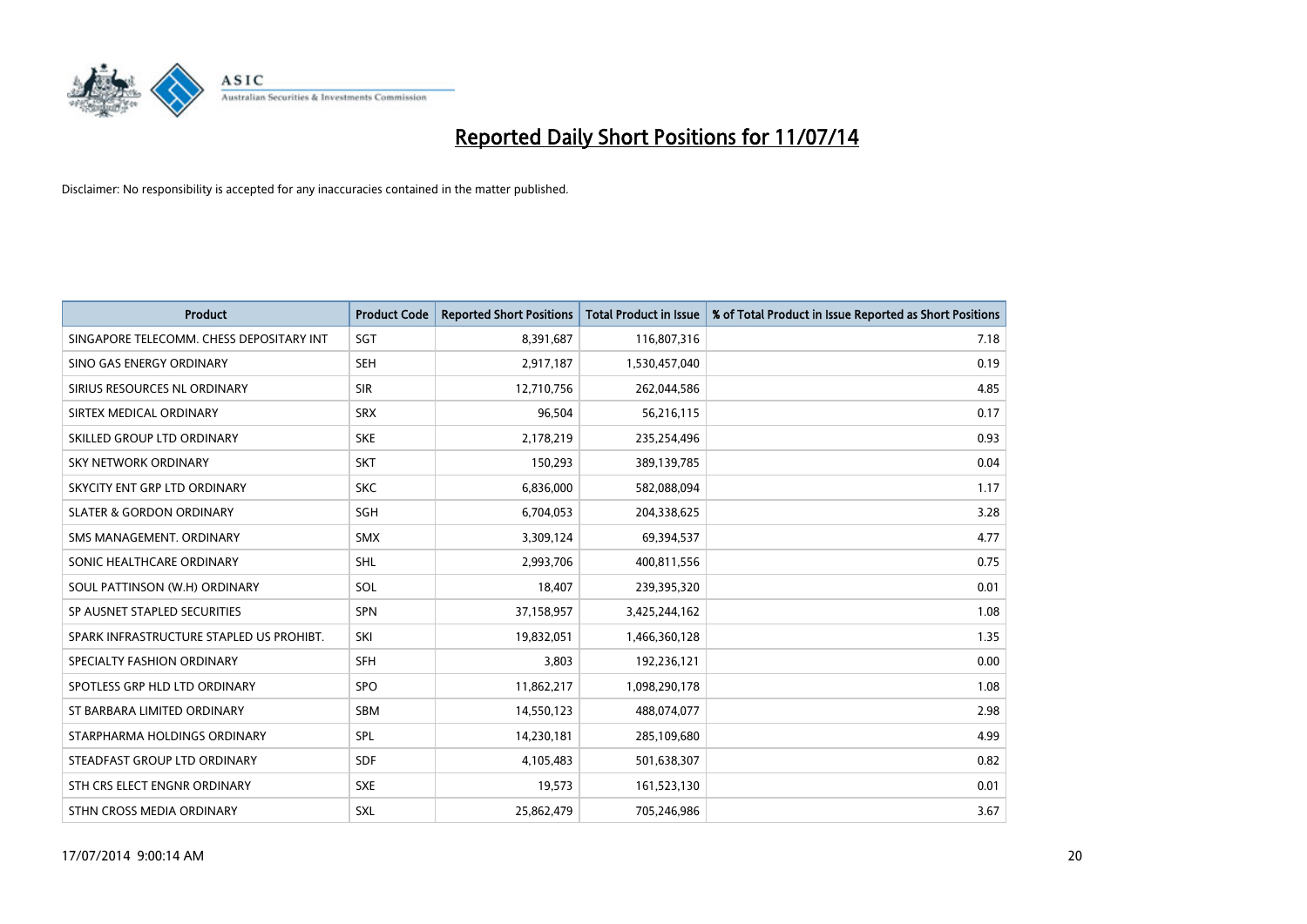

| <b>Product</b>                   | <b>Product Code</b> | <b>Reported Short Positions</b> | <b>Total Product in Issue</b> | % of Total Product in Issue Reported as Short Positions |
|----------------------------------|---------------------|---------------------------------|-------------------------------|---------------------------------------------------------|
| STOCKLAND UNITS/ORD STAPLED      | SGP                 | 12,373,172                      | 2,326,978,560                 | 0.53                                                    |
| STRAITS RES LTD. ORDINARY        | SRQ                 | 28.747                          | 1,217,730,293                 | 0.00                                                    |
| STRIKE ENERGY LTD ORDINARY       | <b>STX</b>          | 3,727                           | 833,330,946                   | 0.00                                                    |
| STW COMMUNICATIONS ORDINARY      | SGN                 | 3,160,910                       | 403,828,512                   | 0.78                                                    |
| SUNCORP GROUP LTD ORDINARY       | <b>SUN</b>          | 7,989,520                       | 1,286,600,980                 | 0.62                                                    |
| SUNDANCE ENERGY ORDINARY         | <b>SEA</b>          | 8,626,289                       | 548,714,663                   | 1.57                                                    |
| SUNDANCE RESOURCES ORDINARY      | <b>SDL</b>          | 81,002,712                      | 3,082,028,456                 | 2.63                                                    |
| SUNLAND GROUP LTD ORDINARY       | <b>SDG</b>          | 511,833                         | 181,710,087                   | 0.28                                                    |
| SUPER RET REP LTD ORDINARY       | <b>SUL</b>          | 5,603,604                       | 196,731,620                   | 2.85                                                    |
| SYD AIRPORT STAPLED US PROHIBIT. | SYD                 | 16,272,988                      | 2,216,216,041                 | 0.73                                                    |
| SYRAH RESOURCES ORDINARY         | <b>SYR</b>          | 6,790,346                       | 162,500,614                   | 4.18                                                    |
| TABCORP HOLDINGS LTD ORDINARY    | TAH                 | 14,793,413                      | 762,954,019                   | 1.94                                                    |
| TAP OIL LIMITED ORDINARY         | <b>TAP</b>          | 34,591                          | 243,150,627                   | 0.01                                                    |
| TASSAL GROUP LIMITED ORDINARY    | <b>TGR</b>          | 591,103                         | 146,507,029                   | 0.40                                                    |
| <b>TATTS GROUP LTD ORDINARY</b>  | <b>TTS</b>          | 28,310,157                      | 1,434,447,341                 | 1.97                                                    |
| <b>TECHNOLOGY ONE ORDINARY</b>   | <b>TNE</b>          | 33,455                          | 308,506,455                   | 0.01                                                    |
| TELECOM CORPORATION ORDINARY     | <b>TEL</b>          | 8,126,612                       | 1,828,530,844                 | 0.44                                                    |
| TELSTRA CORPORATION. ORDINARY    | <b>TLS</b>          | 32,749,751                      | 12,443,074,357                | 0.26                                                    |
| TEN NETWORK HOLDINGS ORDINARY    | <b>TEN</b>          | 174,105,493                     | 2,630,984,596                 | 6.62                                                    |
| TERANGA GOLD CORP CDI 1:1        | <b>TGZ</b>          | 206,761                         | 82,371,687                    | 0.25                                                    |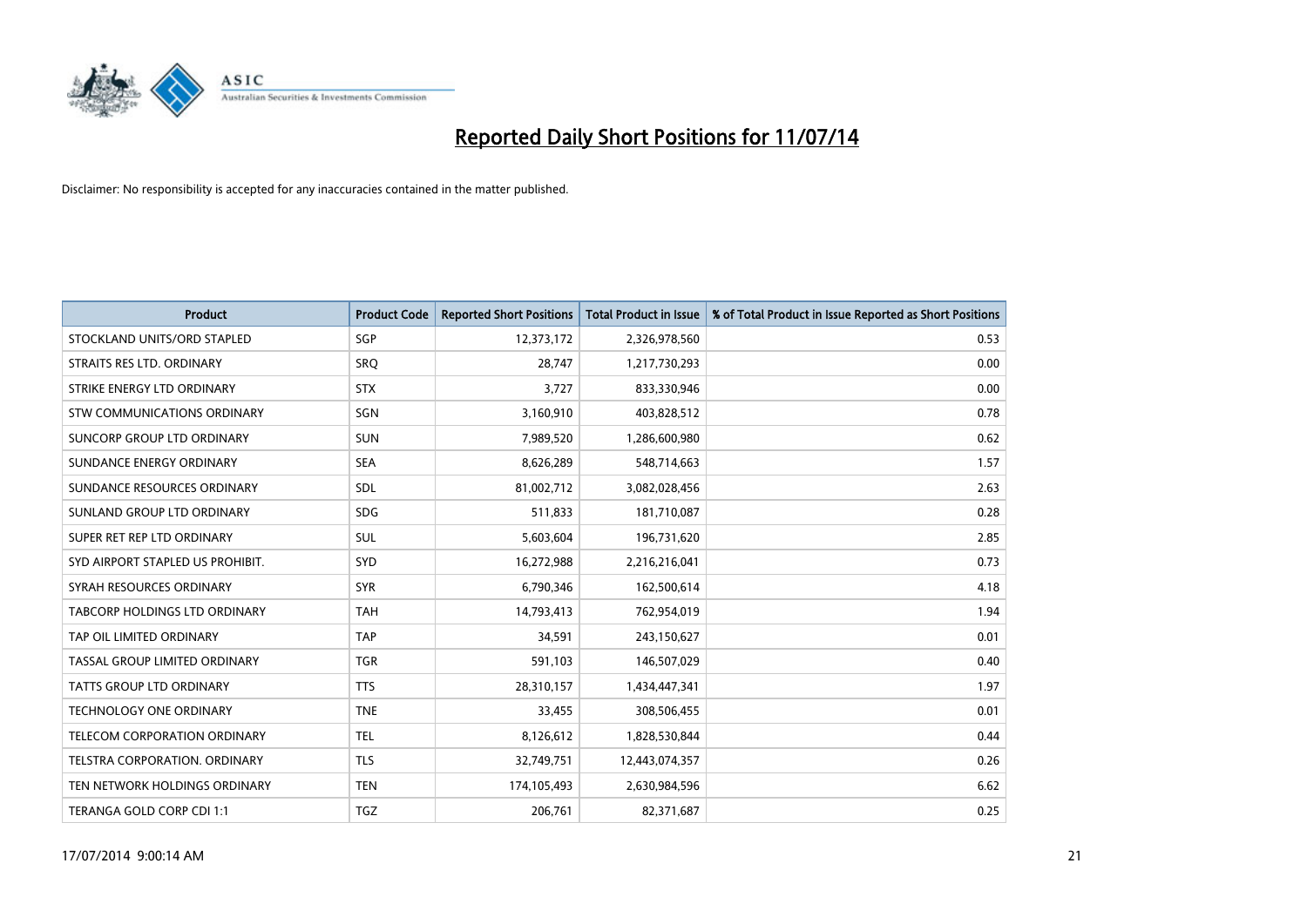

| <b>Product</b>                       | <b>Product Code</b> | <b>Reported Short Positions</b> | <b>Total Product in Issue</b> | % of Total Product in Issue Reported as Short Positions |
|--------------------------------------|---------------------|---------------------------------|-------------------------------|---------------------------------------------------------|
| TFS CORPORATION LTD ORDINARY         | <b>TFC</b>          | 1,719,130                       | 324,157,408                   | 0.53                                                    |
| THE PAS GROUP LTD ORDINARY           | <b>PGR</b>          | 609,390                         | 136,690,860                   | 0.45                                                    |
| THE REJECT SHOP ORDINARY             | <b>TRS</b>          | 3,411,605                       | 28,844,648                    | 11.83                                                   |
| THORN GROUP LIMITED ORDINARY         | <b>TGA</b>          | 54,108                          | 149,494,813                   | 0.04                                                    |
| <b>TIGER RESOURCES ORDINARY</b>      | TGS                 | 2,029,759                       | 898,784,227                   | 0.23                                                    |
| TITAN ENERGY SERVICE ORDINARY        | <b>TTN</b>          | 21,676                          | 50,585,915                    | 0.04                                                    |
| TOLL HOLDINGS LTD ORDINARY           | <b>TOL</b>          | 29,165,750                      | 717,133,875                   | 4.07                                                    |
| TOX FREE SOLUTIONS ORDINARY          | <b>TOX</b>          | 3,804,521                       | 133,752,359                   | 2.84                                                    |
| TPG TELECOM LIMITED ORDINARY         | <b>TPM</b>          | 10,999,655                      | 793,808,141                   | 1.39                                                    |
| <b>TRADE ME GROUP ORDINARY</b>       | <b>TME</b>          | 2,666,277                       | 396,584,956                   | 0.67                                                    |
| TRANSFIELD SERVICES ORDINARY         | <b>TSE</b>          | 28,780,625                      | 512,457,716                   | 5.62                                                    |
| TRANSPACIFIC INDUST, ORDINARY        | <b>TPI</b>          | 777,645                         | 1,579,472,080                 | 0.05                                                    |
| TRANSURBAN GROUP TRIPLE STAPLED SEC. | TCL                 | 14,115,831                      | 1,896,384,069                 | 0.74                                                    |
| <b>TREASURY GROUP ORDINARY</b>       | <b>TRG</b>          | 91,741                          | 23,070,755                    | 0.40                                                    |
| TREASURY WINE ESTATE ORDINARY        | <b>TWE</b>          | 27,783,745                      | 649,427,560                   | 4.28                                                    |
| TRITON MIN LTD ORDINARY              | <b>TON</b>          | 70,100                          | 272,727,597                   | 0.03                                                    |
| TROY RESOURCES LTD ORDINARY          | <b>TRY</b>          | 2,358,355                       | 195,034,997                   | 1.21                                                    |
| UGL LIMITED ORDINARY                 | <b>UGL</b>          | 18,257,645                      | 166,511,240                   | 10.96                                                   |
| UNILIFE CORPORATION CDI 6:1          | <b>UNS</b>          | 120,000                         | 268,300,092                   | 0.04                                                    |
| URANEX LIMITED ORDINARY              | <b>UNX</b>          | 86,621                          | 262,089,567                   | 0.03                                                    |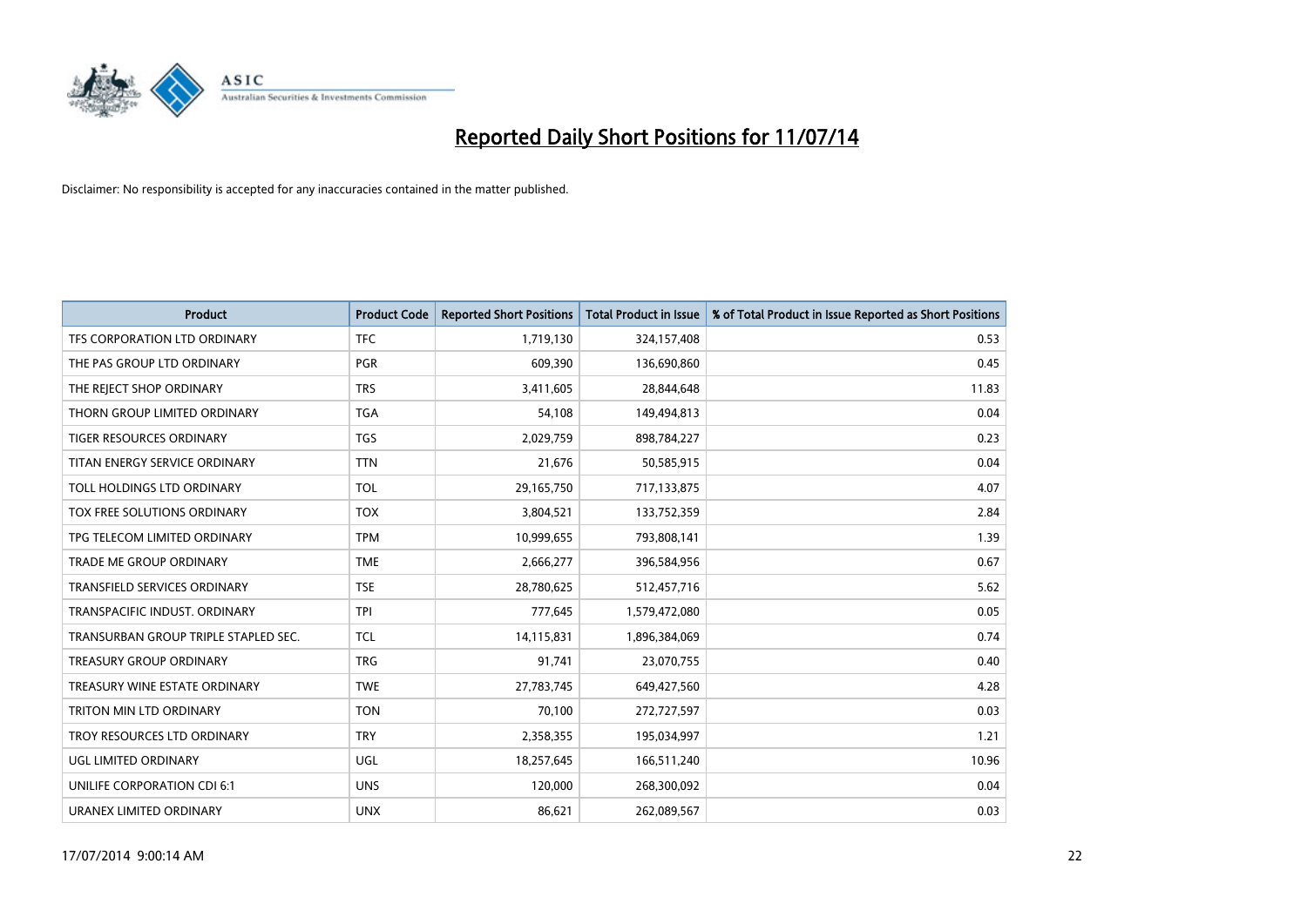

| <b>Product</b>                       | <b>Product Code</b> | <b>Reported Short Positions</b> | <b>Total Product in Issue</b> | % of Total Product in Issue Reported as Short Positions |
|--------------------------------------|---------------------|---------------------------------|-------------------------------|---------------------------------------------------------|
| <b>UXC LIMITED ORDINARY</b>          | <b>UXC</b>          | 3,133,204                       | 322,477,434                   | 0.97                                                    |
| <b>VEDA GROUP LTD ORDINARY</b>       | <b>VED</b>          | 20,541,710                      | 842,055,406                   | 2.44                                                    |
| <b>VILLAGE ROADSHOW LTD ORDINARY</b> | <b>VRL</b>          | 1,255,813                       | 159,504,142                   | 0.79                                                    |
| <b>VIRGIN AUS HLDG LTD ORDINARY</b>  | <b>VAH</b>          | 61,404,084                      | 3,514,825,734                 | 1.75                                                    |
| <b>VIRTUS HEALTH LTD ORDINARY</b>    | <b>VRT</b>          | 3,341,089                       | 79,722,678                    | 4.19                                                    |
| <b>VOCATION LTD ORDINARY</b>         | <b>VET</b>          | 11,971,976                      | 202,899,894                   | 5.90                                                    |
| <b>VOCUS COMMS LTD ORDINARY</b>      | <b>VOC</b>          | 344,168                         | 92,937,334                    | 0.37                                                    |
| WARRNAMBOOL CHEESE ORDINARY          | <b>WCB</b>          | 5,048                           | 56,098,797                    | 0.01                                                    |
| <b>WATPAC LIMITED ORDINARY</b>       | <b>WTP</b>          | 2,615                           | 186,489,922                   | 0.00                                                    |
| WEBJET LIMITED ORDINARY              | <b>WEB</b>          | 1,570,333                       | 79,397,959                    | 1.98                                                    |
| WESFARMERS LIMITED ORDINARY          | <b>WES</b>          | 5,914,125                       | 1,143,274,951                 | 0.52                                                    |
| WESTERN AREAS LTD ORDINARY           | <b>WSA</b>          | 16,413,224                      | 232,310,014                   | 7.07                                                    |
| WESTERN DESERT RES. ORDINARY         | <b>WDR</b>          | 6,065,600                       | 620,049,919                   | 0.98                                                    |
| WESTERN DESERT RES. RIGHTS 31-MAR-14 | <b>WDRR</b>         | 17,835                          | 120,009,662                   | 0.01                                                    |
| <b>WESTFIELD CORP STAPLED</b>        | <b>WFD</b>          | 5,393,432                       | 2,078,089,686                 | 0.26                                                    |
| WESTFIELD GROUP ORD/UNIT STAPLED SEC | <b>WDC</b>          | 1,869,162                       | 2,078,089,686                 | 0.09                                                    |
| WESTFIELD RETAIL TST UNIT STAPLED    | <b>WRT</b>          | 74,483                          | 2,979,214,029                 | 0.00                                                    |
| <b>WESTPAC BANKING CORP ORDINARY</b> | <b>WBC</b>          | 20,395,247                      | 3,109,048,309                 | 0.66                                                    |
| WHITEHAVEN COAL ORDINARY             | <b>WHC</b>          | 77,197,806                      | 1,025,760,027                 | 7.53                                                    |
| WOODSIDE PETROLEUM ORDINARY          | <b>WPL</b>          | 2,873,067                       | 823,910,657                   | 0.35                                                    |